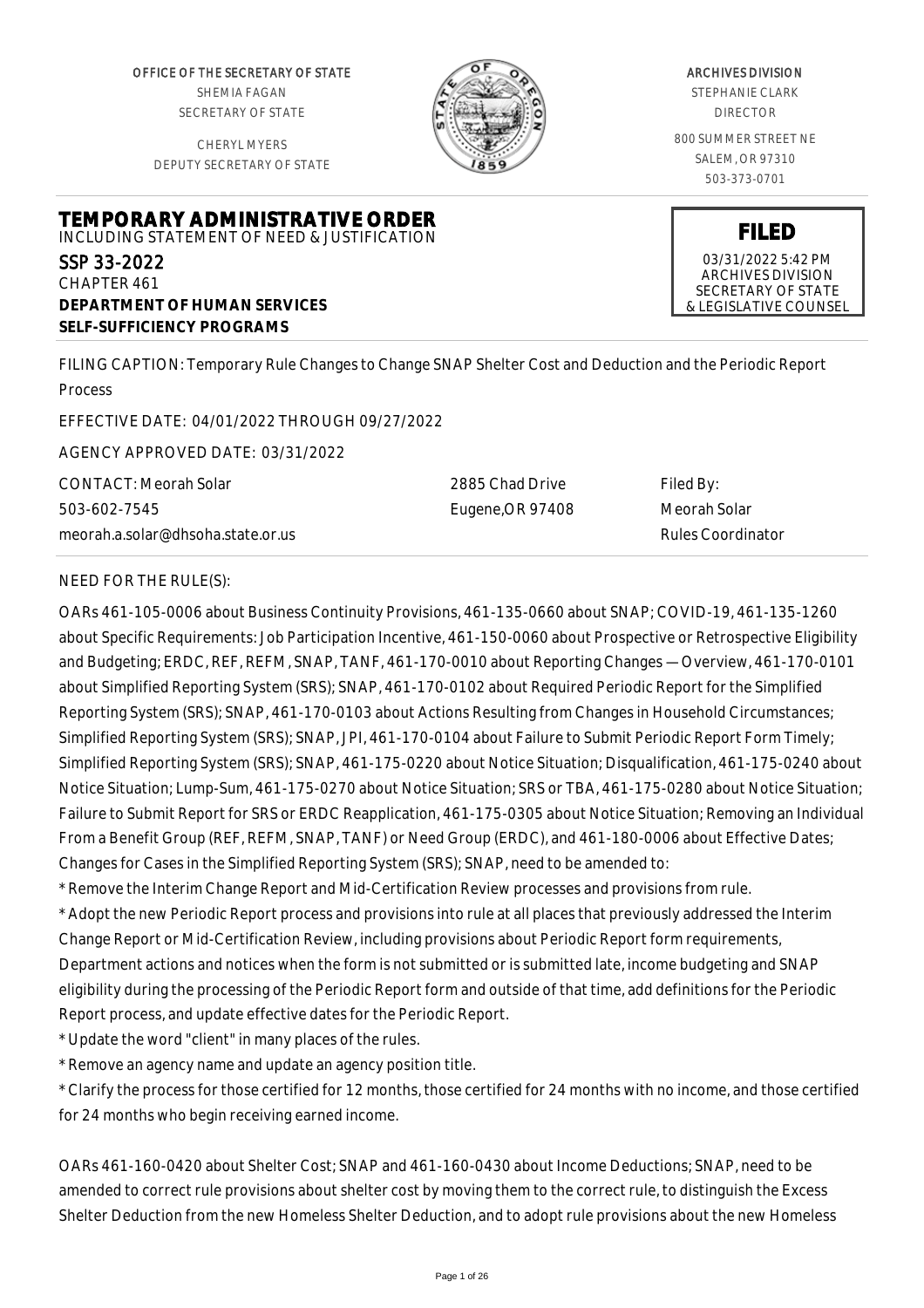Shelter Deduction for individuals whose living situation meets the SNAP definition of "homeless." Oregon must offer the Homeless Shelter Deduction when filing groups meeting that criteria have allowable shelter expenses that will result in greater SNAP benefit allotments. These rule changes will explain how the Homeless Shelter Deduction is to be used to calculate SNAP benefits for eligible individuals.

# JUSTIFICATION OF TEMPORARY FILING:

Failure to act promptly by amending OARs 461-105-0006 about Business Continuity Provisions, 461-135-0660 about SNAP; COVID-19, 461-135-1260 about Specific Requirements: Job Participation Incentive, 461-150-0060 about Prospective or Retrospective Eligibility and Budgeting; ERDC, REF, REFM, SNAP, TANF, 461-170-0010 about Reporting Changes — Overview, 461-170-0101 about Simplified Reporting System (SRS); SNAP, 461-170-0102 about Required Periodic Report for the Simplified Reporting System (SRS); SNAP, 461-170-0103 about Actions Resulting from Changes in Household Circumstances; Simplified Reporting System (SRS); SNAP, JPI, 461-170-0104 about Failure to Submit Periodic Report Form Timely; Simplified Reporting System (SRS); SNAP, 461-175-0220 about Notice Situation; Disqualification, 461-175-0240 about Notice Situation; Lump-Sum, 461-175-0270 about Notice Situation; SRS or TBA, 461-175-0280 about Notice Situation; Failure to Submit Report for SRS or ERDC Reapplication, 461-175- 0305 about Notice Situation; Removing an Individual From a Benefit Group (REF, REFM, SNAP, TANF) or Need Group (ERDC), and 461-180-0006 about Effective Dates; Changes for Cases in the Simplified Reporting System (SRS); SNAP, will result in serious prejudice to the public interest, the Department, individuals who receive or apply for its programs, and individuals who are eligible to continue their SNAP benefits past the six month mark through the shorter Periodic Report form, rather than complete a full SNAP application. The Department needs to proceed by temporary rule because the Department is determining eligibility and implementing SNAP certification period end date closures for individuals who may be eligible to extend their SNAP benefits without completing a full application. It also needs to proceed by temporary rule as current rule does not provide enough guidance to support the Mid-Certification Review process, causing confusion for agency staff and those who must participate in a Review to continue their SNAP after month 12 of their certification period. The updated rules bring uniformity to the Report and Review process, create clear and concise guidance for the new Periodic Report process, and remove potentially confusing language about the Interim Change Report process, which was ended when SNAP cases were moved into the ONE system. Changing these rules now creates transparency and clear guidance for agency staff, the public, and regulatory agencies by aligning the rule change with the implementation of the new Periodic Report form and process.

Failure to act promptly by amending OARs 461-160-0420 about Shelter Cost; SNAP and 461-160-0430 about Income Deductions; SNAP, will result in serious prejudice to the public interest, the Department, individuals who receive or apply for its programs, and individuals who are eligible for the Homeless Shelter Deduction. The Department needs to proceed by temporary rule because the Department is determining SNAP eligibility for individuals whose living circumstances meet the SNAP definition of "homeless" on a continuous basis. Updating the shelter costs and deductions brings ODHS into alignment with Federal Food and Nutrition Service requirements and allows certain impacted individuals to have SNAP eligibility determined with a higher shelter deduction, which may increase their SNAP allotment.

# DOCUMENTS RELIED UPON, AND WHERE THEY ARE AVAILABLE:

Homeless Living Circumstances Shelter Deduction

\* United States Department of Agriculture Food and Nutrition Service (FNS) "Supplemental Nutrition Assistance Program Provisions of the Agriculture

Improvement Act of 2018 - Section 4004 - Information Memorandum", available here: https://fns-

prod.azureedge.us/sites/default/files/resource-files/Information%20Memo%20-

%20Homeless%20Shelter%20Deduction\_FINAL.pdf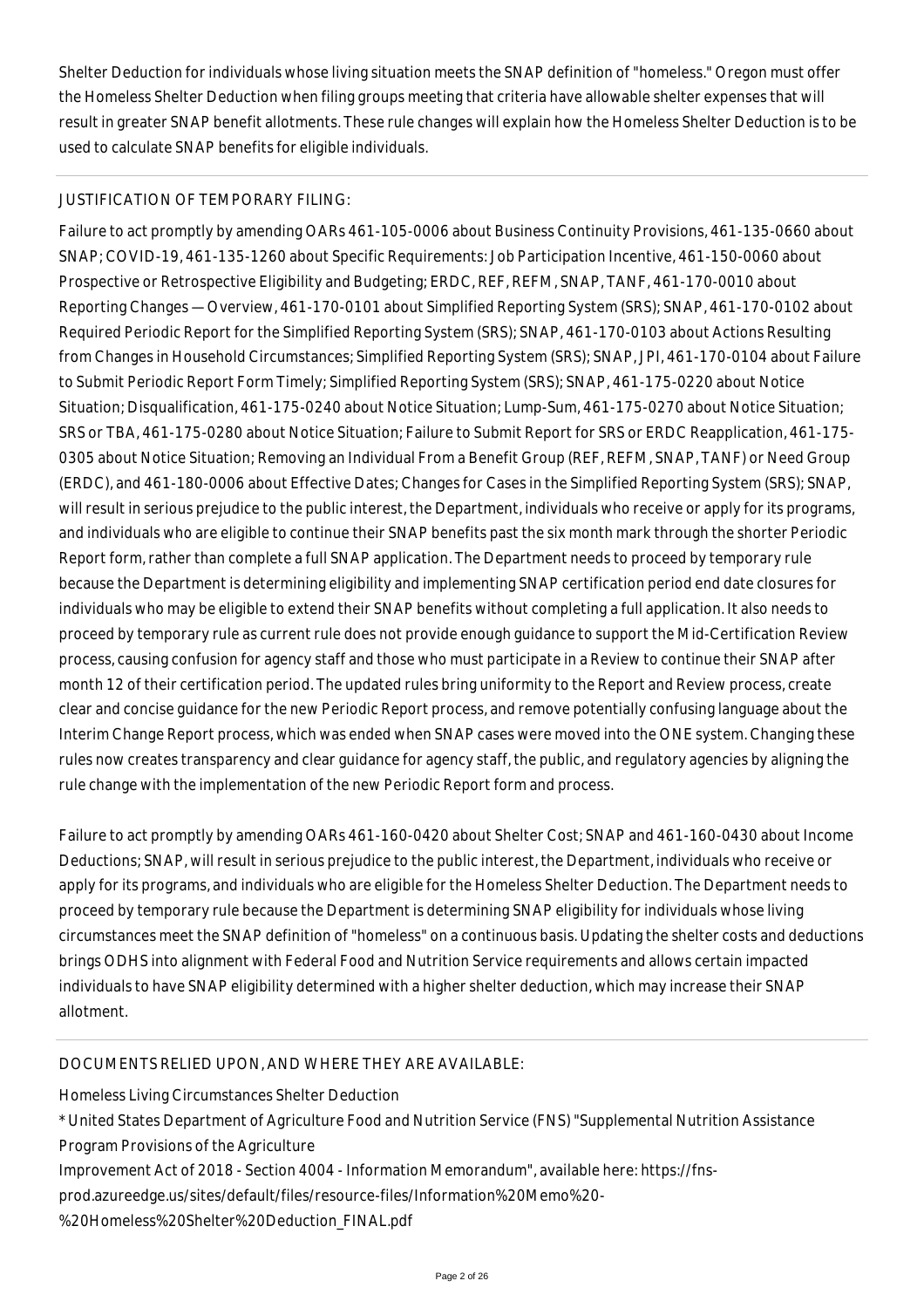\* FNS Farm Bill, available here: https://www.fns.usda.gov/farmbill

\* "FY 2019 Homeless Shelter Deduction Memo," available here: https://www.fns.usda.gov/snap/fy19-homeless-shelterdeduction-memo

Periodic Report Process

\* Any documents relied upon are available from the SNAP Policy Analyst Team.

#### RULES:

461-105-0006, 461-135-0660, 461-135-1260, 461-150-0060, 461-160-0420, 461-160-0430, 461-170-0010, 461- 170-0101, 461-170-0102, 461-170-0103, 461-170-0104, 461-175-0220, 461-175-0240, 461-175-0270, 461-175- 0280, 461-175-0305, 461-180-0006

AMEND: 461-105-0006

RULE SUMMARY: OAR 461-105-0006 is being changed to remove retroactive language, update the word "client" in a few places it's used, correct an APD position title, and to change "Interim Change Report" to "Periodic Report form."

CHANGES TO RULE:

461-105-0006 Business Continuity Provisions ¶

## Retroactively effective July 6, 2020:¶

(1) The use of this rule by any self-sufficiency branch office (see OAR 461-001-0000) requires the approval for that site by:¶

(a) The Director of Self-Sufficiency Programs or the designee of this official; or¶

(b) The Deputy Director of Self Sufficiency Programs.¶

(2) The Department will only approve the use of this rule after considering the feasibility of avoiding the use of the rule by moving enough employees who are able to perform the needed tasks to the sites that have too few employees.¶

(3) For purposes of this rule:¶

(a) "Business continuity disruption" refers to an emergency event or a work stoppage that causes the absence of most of the employees in at least one branch office for an expected time period of sufficient duration that compliance with applicable administrative rules in chapter 461 is not feasible. A "business continuity disruption" continues until a sufficient number of employees return to work to permit compliance at the branch office with the administrative rules in chapter 461.¶

(b) "Emergent need".¶

(A) In the ERDC program, the term "emergent need" refers to an individual who requires child care in order to work and who will lose this child care unless the application is processed promptly.¶

(B) In the SNAP program, the term "emergent need" refers to an individual who qualifies for expedited services under OAR 461-135-0575.¶

(C) In the medical assistance programs:¶

(i) The term "emergent need" refers to an individual reporting either of the following:¶

(I) A medical condition manifesting itself by acute symptoms of sufficient severity (including severe pain) such that the absence of immediate medical attention or medication may reasonably be expected to result in placing the health of the patient in serious jeopardy, serious impairment to bodily functions, or serious dysfunction of any bodily organ or part.¶

(II) A need for prompt processing of an application to secure provider services for mental health, substance abuse, or long-term care.¶

(ii) An individual does not need to document the "emergent need".¶

(D) In the REF and TANF programs, the term "emergent need" refers to a household that meets the requirements of one of the following subparagraphs:¶

(i) Countable income less than \$150 a month, and liquid resources that do not exceed \$100.¶

(ii) Gross income and resources that combined are less than the total of the household's monthly rent or mortgage,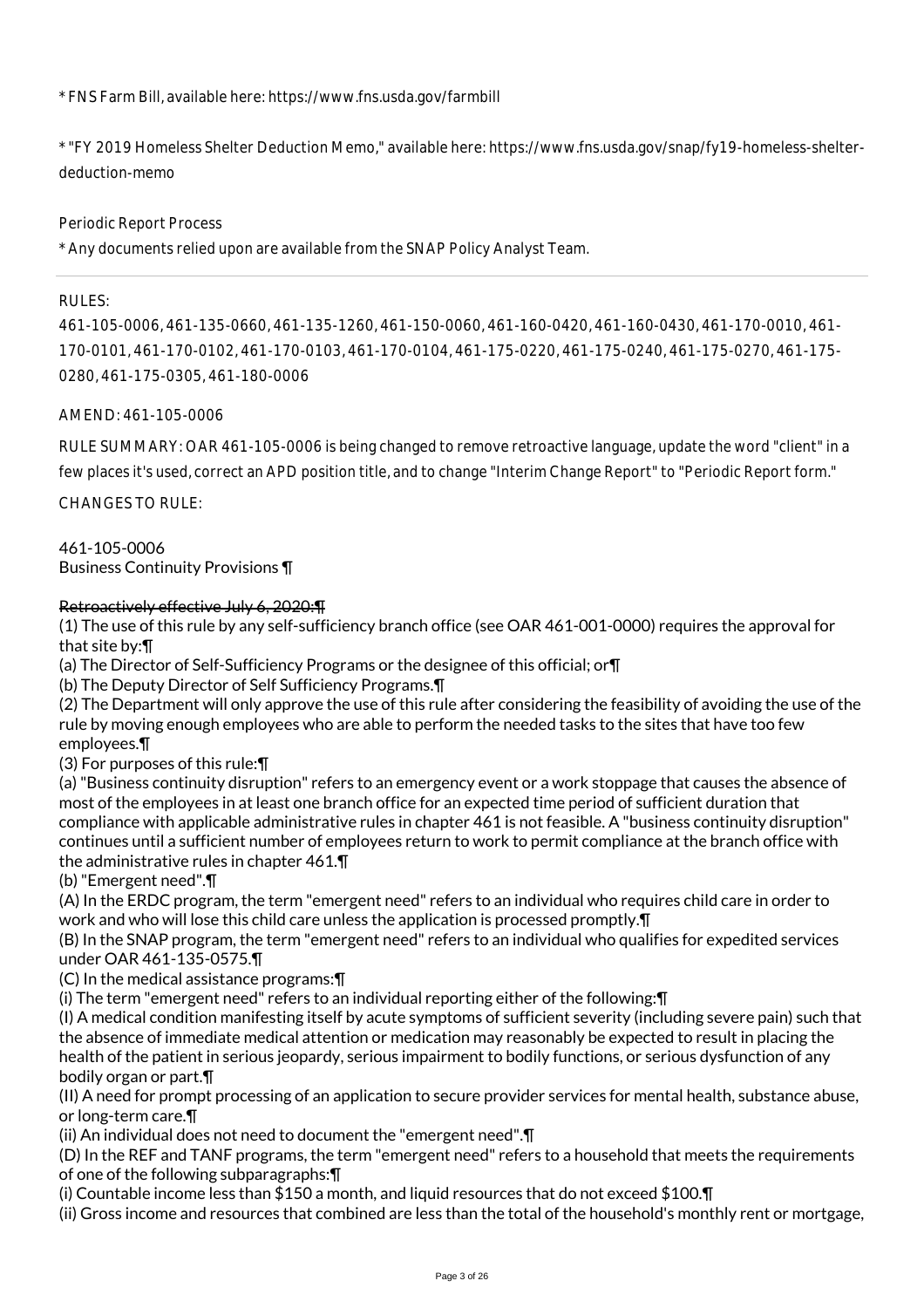plus its utilities.¶

(iii) Liquid resources (see subsection (c) of this section) that do not exceed \$100 as well as being a destitute household of migrant and seasonal farmworkers (see OAR 461-001-0015) with little or no income at the time of application.¶

(E) In the TA-DVS program, the term "emergent need" refers to an individual with an immediate safety need.¶ (c) "Liquid resources" refers to cash on hand, a checking or savings account, a savings certificate, and a lump sum payment.¶

(4) During a business continuity disruption, a branch office issues DSNAP benefits as provided in OAR 461-135- 0491 to 461-135-0497 if the branch office is in a location authorized by the Food and Nutrition Service (FNS) during a disaster benefit period. This rule does not otherwise apply to the DSNAP program.¶

(5) Notwithstanding any other administrative rule in chapter 461, during a business continuity disruption under the authorization required in section (1) of this rule, a sSelf-sSufficiency branch office may use any or all of the following special provisions:¶

(a) Application process.¶

(A) Individuals qualifying as emergent need.¶

(i) In the ERDC, medical assistance, REF, and TANF programs, acceptance or processing by the Department of applications may be limited to individuals in emergent need.¶

(ii) In the SNAP program, processing of applications for new clients may be limited to individuals in emergent need.¶

(B) Application process for individuals without an emergent need.¶

(i) In the ERDC, REF, and TANF programs, each branch office using this provision may document a request for benefits by maintaining a dated list of the names of these new clients as well as social security numbers (if available). The Department will use these lists to establish the date of request for those elients who request assistance during the business continuity disruption and complete the application within 30 days after the conclusion of the business continuity disruption or by the deadline that applies under another program rule, whichever occurs later.¶

(ii) In the SNAP program, for a new client, each branch office using this provision may document a filing date by maintaining a file of completed filing pages (DHS 415Y or DHS 539F). The Department will schedule and conduct interviews with each elieapplicant after the conclusion of the business continuity disruption. T

(iii) In the medical assistance programs, each branch office should establish a date of request using OAR 461-115- 0030.¶

(iv) In the TA-DVS program, the Department may document a request for benefits by maintaining a dated list of the names of the applicants as well as social security numbers (if available). The Department will use this list to establish a filing date for those clients who request assistance during the business continuity disruption. After the conclusion of the business continuity disruption, the Department will schedule and conduct interviews with each client within two business days, or when an immediate safety need arises, whichever occurs sooner.¶ (b) Benefit levels. In the ERDC, REF, SFPSS, and TANF programs:¶

(A) Except as provided for REF in OAR 461-135-0900(4), a clurrent benefit recipient, including a clientn individual in the Simplified Reporting System (SRS), may continue to receive benefits at the level in effect the day before the special provisions of this rule applied to the branch office.¶

(B) In the ERDC, SFPSS, and TANF programs, the Department may authorize a branch office to automatically extend certification periods for the duration of the business continuity disruption.¶

(C) Payments for support services (see OAR 461-001-0025) listed in a case plan (see OAR 461-001-0025) may continue at the level in effect the day before the special provisions of this rule applied to the branch office. The Department approves or denies any new request for a support services payment on a case by case basis.¶ (D) In the REF and TANF programs, for an emergent need household, the Department may issue a temporary benefit in the following amounts:¶

(i) \$200 for a single individual.¶

(ii) \$100 for each additional individual to a maximum payment of \$900.¶

(E) In the TA-DVS program, payments will be made to address immediate safety needs.¶

(c) Processing changes for current recipients. Except in the SNAP program, a branch office may suspend the processing of changes during the business continuity disruption.¶

(d) Redetermination of benefits issued in accordance with this rule; payments for supplemental benefits and establishment of overpayments. For each elientindividual who receives a benefit under the provisions of this rule, after the business continuity disruption ends:¶

(A) The Department will determine the correct benefit amount and either provide a supplemental payment or assess an overpayment as appropriate.¶

(B) In the SNAP program, the Department will make the determination about supplemental payments under paragraph (A) of this subsection within 10 days of the end of the business continuity disruption.¶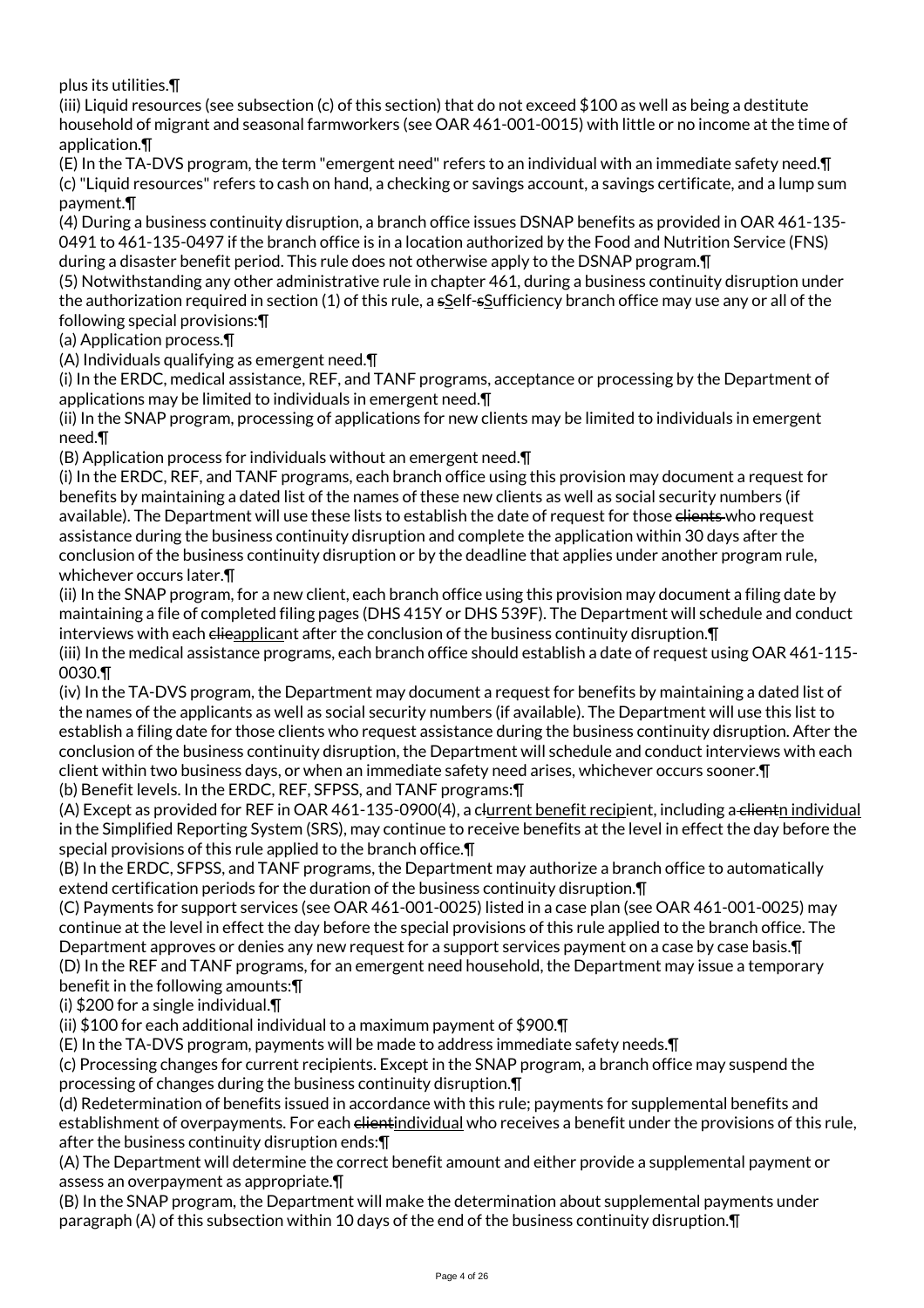(e) In the SNAP program, in addition to the other processes described in this rule:¶

(A) SNAP program benefits may be maintained at the current level and extended for two additional months when the Department receives FNS approval within any month described in the following situations:¶

(i) The last month of a certification period (see OAR 461-001-0000).¶

(ii) The month an Interim Change Periodic Report form is due.¶

(iii) The month a Transitional Benefit Alternative period ends.¶

(iv) The month a Monthly Change Report is due.¶

(B) A clurrent benefit recipient must report changes described in OAR 461-170-0011 by the last day of the month following the month in which the change occurred.¶

(6) Notwithstanding any other administrative rule in chapter 461, during a business continuity disruption with the approval of the Manager of Field ServicesDirect Service Delivery Administrator for Aging and People with Disabilities (APD) or the designee of this official:¶

(a) A branch office may limit acceptance or processing of applications for long-term services to individuals in emergent need who do not yet have a placement or are at risk of losing their current one.¶

(b) An APD or AAA office may apply any exception in this rule for SNAP and Medicaid programs to the extent authorized.

Statutory/Other Authority: ORS 411.060, 411.404, 411.816, 412.014, 412.049, ORS 329A.500, 409.050 Statutes/Other Implemented: ORS 411.060, 411.404, 411.816, 412.014, 412.049, ORS 329A.500, 409.010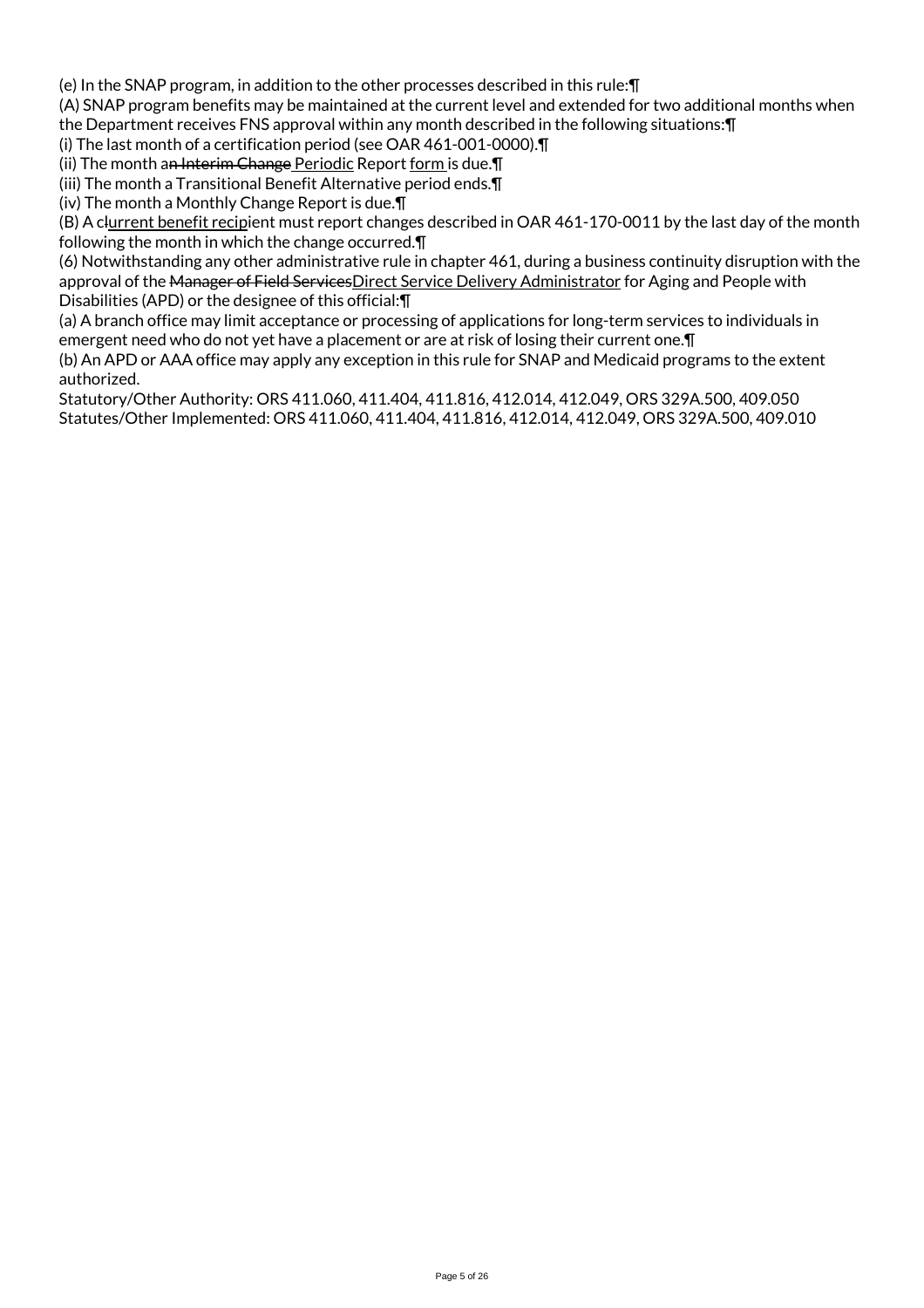RULE SUMMARY: OAR 461-135-0660 is being changed to add the Periodic Report form to the required forms that the Department may waive.

CHANGES TO RULE:

461-135-0660 SNAP; COVID-19 The provisions in this rule apply to the SNAP program.¶ (1) The Department suspends the following rule sections regarding the SNAP program as provided in this rule:¶ (a) OAR 461-115-0230(3), and¶ (b) OAR 461-135-0520(2) and (6).¶ (2) The Department amends the following rules and rule sections regarding the SNAP program as provided in this rule:¶ (a) OAR 461-115-0020(2),¶ (b) OAR 461-115-0450(1) and (2),¶ (c) OAR 461-135-0570(3), and¶ (d) OAR 461-170-0102.¶ (3) Per the Families First Coronavirus Act, Title 3, Section 2301:¶ (a) SNAP time limit work requirements for ABAWDs (see OAR 461-135-0520) are temporarily waived.¶ (b) ABAWDs will not be subject to earning countable months (see OAR 461-135-0520). ¶ (4) An individual who the Department has determined is mandatory (see OAR 461-130-0305) will be granted "good cause" (see OAR 461-130-0327) if the reason for not accepting employment or for leaving a job was due to the individual's concerns regarding their health due to the COVID-19 pandemic. ¶ (5) Notwithstanding OAR 461-115-0450, and beginning March 2020, the Department may extend a certification period (see OAR 461-001-0000) before the certification period ends. ¶ (a) The Department's Central Office shall determine the length of the certification period extension, criteria for selection, and select the cases whose certification period are extended.¶ (b) Selection for certification period extension is not a hearable issue.¶ (6) Notwithstanding OAR 461-170-0102, and beginning March 2020, the Department may waive the requirement to submit an "Interim Change Report" or a "Mid-Certification Review"; and beginning April 2022, the Department may waive the requirement to submit a Periodic Report, in order to continue receiving benefits: ¶ (a) The Department's Central Office shall determine the criteria for selection and select the cases whose "Interim Change Report<del>" or "</del>, Mid-Certification Review", or Periodic Report are waived. 1 (b) Selection for waiver is not a hearable issue.¶ (7) Emergency allotments (supplements) are permitted through USDA waiver under Families First coronavirus Response Act of 2020. The Department may issue an emergency allotment of SNAP benefits for any months approved for an emergency allotment by the Food and Nutrition Service, with the following limitations:¶ (a) The emergency allotment does not change the benefit level, calculated under OAR 461-160-0400, for the benefit group (see OAR 461-110-0750).¶ (b) The emergency allotment shall be issued on a date determined by the Department, not subject to OAR 461- 165-0100.¶ (c) Beginning April 2020, and except as provided in paragraphs (A) and (B) of this subsection, the amount of the emergency allotment shall be the difference between the benefit level calculated under OAR 461-160-0400 and the maximum Payment Standard for the number of individuals in the benefit group. If there is no difference, no emergency allotment shall be issued. ¶ (A) Beginning April 2021, if the difference calculated equals an amount less than \$95, the amount emergency allotment shall be \$95.¶ (B) Beginning May 2021, if the benefit level calculated under OAR 461-160-0400 of a benefit group is \$0, no emergency allotment shall be issued.¶ (d) When the Food and Nutrition Service makes a change that ends, reduces, or suspends the emergency allotment:¶ (A) No decision notice (see OAR 461-001-0000) is required. The Department is not required to mail a notice of intended action.¶

(B) The Department shall publicize the change using one or more of the following methods: ¶ (i) Informing the public through the news media. ¶

(ii) Placing posters in the offices that serve affected individuals, in the locations where SNAP is issued, and at other sites frequented by individuals receiving SNAP. ¶

(iii) Mailing a general notice to the households of affected recipients.¶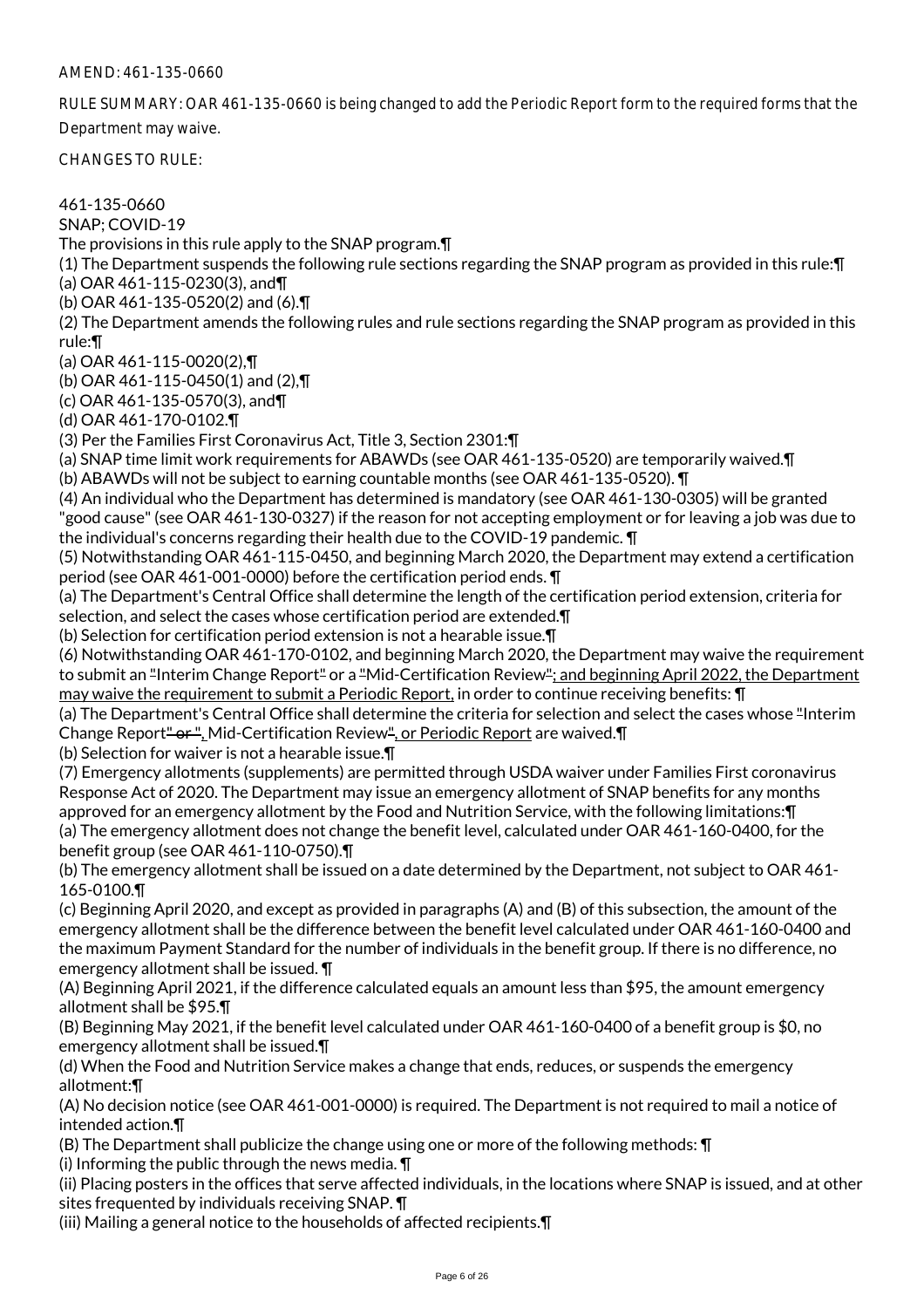(e) Excepting an overpayment (see OAR 461-195-0501), there is no right to hearing to dispute emergency allotment and no right to continuing benefits.¶

(8) For applications with a filing date (see OAR 461-115-0040) established on or after March 23, 2020, the Department -¶

(a) May waive the requirement under OAR 461-115-0020 section (1) to meet the interview requirements in order to complete the application process.¶

(b) May suspend the requirement under OAR 461-115-0230(3)(b) to grant a face-to-face interview at the applicant's request.¶

(9) Retroactively effective January 16, 2021: In addition to the provisions under section (3) of OAR 461-135- 0570, to be eligible for SNAP benefits, a student of higher education (see OAR 461-135-0570) may also meet the requirements of one of the following subsections:¶

(a) The student of higher education is eligible to participate in state or federally funded work study program during the regular school year.¶

(b) The student of higher education has an Expected Family Contribution (EFC) of \$0 in the current academic year, as determined through the Free Application for Federal Student Aid (FAFSA). ¶

(10) The provisions-- ¶

(a) Listed in sections (3) and (4) of this rule end on the last day of the month in which the public health emergency declaration made by the Secretary of Health and Human Services under section 319 of the Public Health Service Act based on an outbreak of coronavirus disease 2019 (COVID-19) is lifted.¶

(b) Listed in section (9) of this rule end 30 days after the day upon which the public health emergency declaration made by the Secretary of Health and Human Services under section 319 of the Public Health Service Act based on an outbreak of coronavirus disease 2019 (COVID-19) is lifted.

Statutory/Other Authority: ORS 411.060, 411.070, 411.121, 411.816, ORS 409.050

Statutes/Other Implemented: ORS 409.010, ORS 411.060, 411.070, 411.121, 411.816, 411.825, 411.837, 7 USC 2015, 7 USC 2029, 7 CFR 273.7, 7 CFR 273.24, Pub. L. 116-127, ORS 409.050, 7 CFR 273.10, 7 CFR 273.14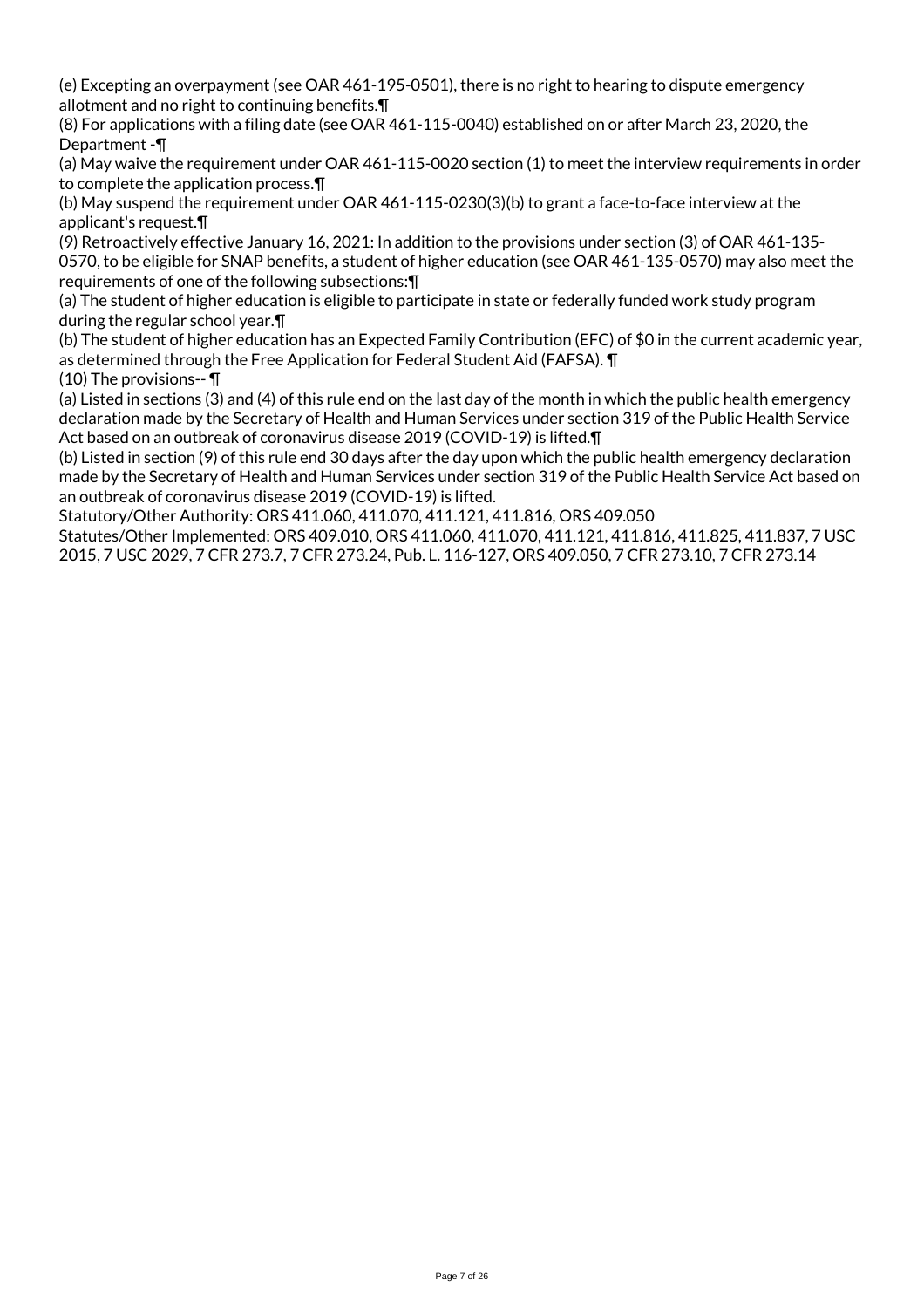RULE SUMMARY: OAR 461-135-1260 is being changed to make JPI eligibility more simple and accurate and to replace "client" with "individual."

CHANGES TO RULE:

### 461-135-1260

Specific Requirements: Job Participation Incentive ¶

(1) This rule explains specific requirements of the Job Participation Incentive (JPI). The JPI food benefit provides \$10 per month for qualifying SNAP households with a dependent child (see OAR 461-001-0000) under age 18.¶ (2) An individual eligible for JPI may receive a \$10 monthly food benefit.¶

(a) The individual receives the \$10 incentive payment starting the month the Department receives documentation that all enrollment criteria in section (3) of this rule have been met.¶

(b) There are no partial months of JPI benefits.¶

(c) The individual may only be issued retroactive JPI benefits as allowed under OAR 461-180-0130.¶

(3) As used in this rule, a "two-parent household" refers to a SNAP household group (see OAR 461-110-0210) that contains a dependent child under age 18 and the dependent child's two parents.¶

(4) To receive JPI, an individual must be in a SNAP filing group (see OAR 461-110-0370) and meet the requirements of all of the following subsections:¶

(a) Be working at an unsubsidized paid employment that meets the federally required participation rates (see OAR 461-001-0025). For self-employment or piece rate work, the hours of work must be equivalent to the required average weekly hours at Oregon State minimum wage. An individual must meet the requirements of at least one of the following paragraphs:¶

(A) Be a single parent (see OAR 461-001-0000) of a dependent child under six years of age and working at an unsubsidized paid employment for an average of at least 20 weekly hours.¶

(B) Be a single parent of a dependent child at least six years of age and under 18 years of age, and working at an unsubsidized paid employment for an average of at least 30 weekly hours.¶

(C) Be a parent in a two-parent household (see section (3) of this rule) that does not receive federally-funded child care assistance, and the parents are working at unsubsidized paid employment for a combined average of at least 35 hours per week.¶

(D) Be a parent in a two-parent household that receives federally-funded child care assistance and the parents are working at unsubsidized paid employment for a combined average of 55 hours per week.¶

(b) Provide the Department with employer-produced documents of paid, unsubsidized work hours covering a consecutive two-week period that has occurred within the last 60 days.¶

(c) Anticipate weekly employment hours will remain the same or increase for the reporting period.¶

(d) Provide employer-produced documents of paid, unsubsidized work hours each time requested by the

Department and no later than the last day of the sixth month following the date the elientindividual provides the verification of work hours in accordance with subsections (a) and (b) of this section.¶

(e) Be an eligible adult in a SNAP benefit group (see OAR 461-110-0750) and the parent of an eligible dependent child under age 18 in the same SNAP benefit group.¶

(f) Not be receiving any SFPSS or TANF program benefits in the same month.¶

(5) To remain eligible for JPI, a client must: $\P$ 

(a) Meet all SNAP eligibility and reporting requirements (see OAR 461-170-0011); and¶

 $(b)$  Mn individual must meet all requirements in section (4) of this rule at the time of the interim change report and at the time of the recertification of SNAP benefitsnd all SNAP eligibility and reporting requirements (see OAR 461-170-0011).¶

(6) Household income in JPI is calculated in accordance with all SNAP financial rules.¶

(7) A clientn individual is no longer eligible for JPI when it has been determined that the clientindividual does not meet federally required participation rates and requirements due to any of the following:¶

(a) Loss of employment.¶

(b) A reduction in work hours.¶

(c) The elientindividual no longer has a dependent child under age 18 in their SNAP benefit group.

Statutory/Other Authority: ORS 409.050, 411.060, 411.070, 412.049

Statutes/Other Implemented: ORS 409.010, 411.060, 411.070, 412.049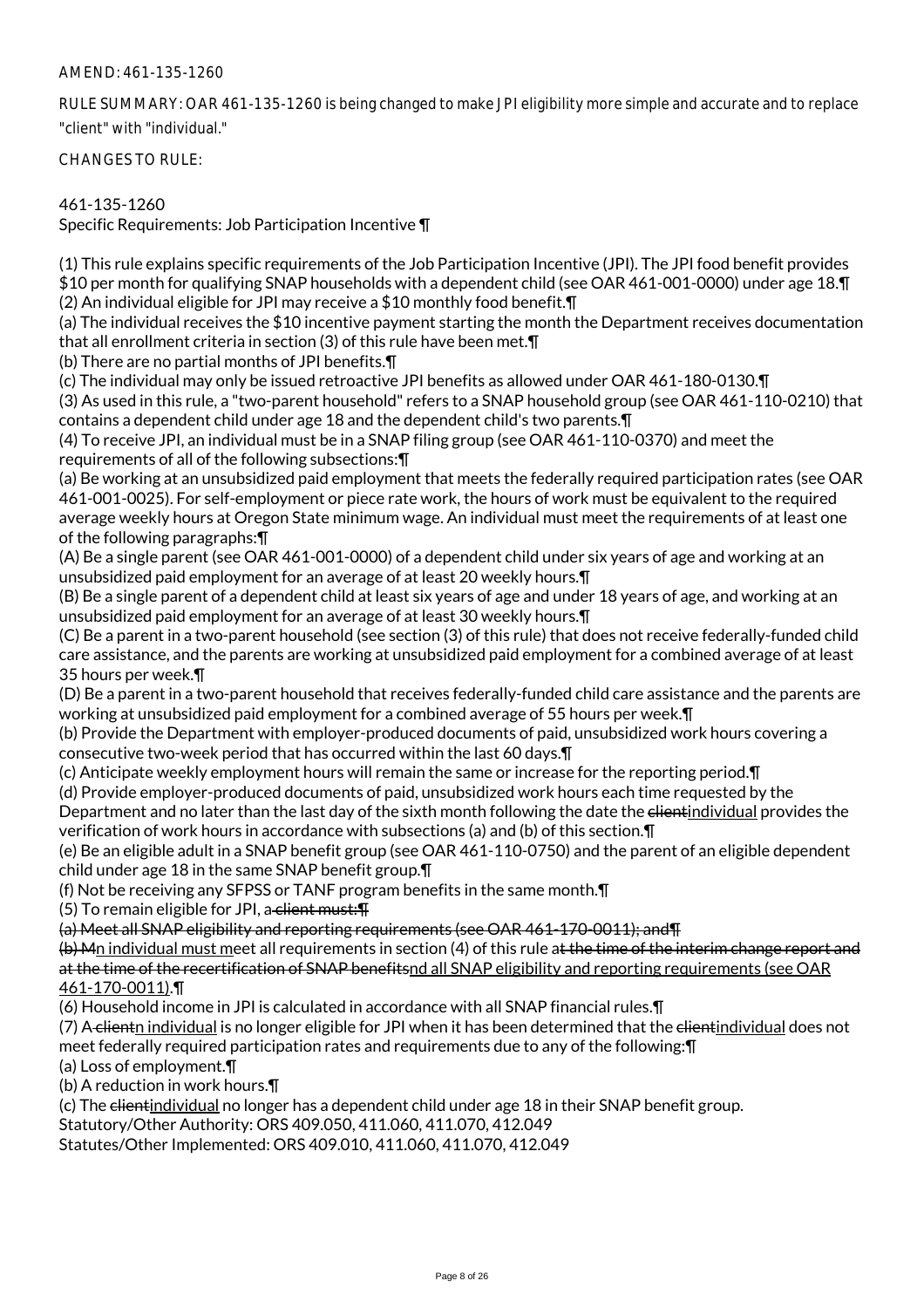RULE SUMMARY: OAR 461-150-0060 is being amended to make clear for all programs how the agency budgets income and determines eligibility when an individual is added to the filing group. It is also being amended to add provisions about how and when income is budgeted, as well as from which sources, to determine SNAP eligibility during the SNAP program's new Periodic Report Process.

CHANGES TO RULE:

461-150-0060

Prospective or Retrospective Eligibility and Budgeting; ERDC, REF, REFM, SNAP, TANF ¶

In the ERDC, REF, REFM, SNAP, and TANF programs, the Department determines how and when to use prospective or retrospective eligibility (see OAR 461-001-0000) and budgeting (see OAR 461-001-0000) as follows:¶

(1) For the initial month (see OAR 461-001-0000):¶

(a) In the ERDC program, income is budgeted so the anticipated amount is the same for each month, including the initial month.¶

(b) For a SNAP case in CRS, the Department uses "actual income" (see subsection (h) of this section) in the initial month.¶

(c) For a SNAP program case in SRS, "actual income" is used in the initial month if that income is not reflective of ongoing monthly income due to a new or terminated source or a significant change in ongoing income. All other income is processed under section (3) of this rule.¶

(d) In the REF and TANF programs, ongoing income, processed under section (2) of this rule, is used in the initial month, except when the source of income is a new or terminated source. When there is a new or terminated source of income, "actual income" is used in the initial month.¶

(e) In the REFM program, the Department uses only the initial month for eligibility and budgeting.¶ (f) The Department uses prospective eligibility and budgeting under OAR 461-150-0020 for cases not covered under subsections (a) to (e) of this section, including for an individual who leaves a filing group (see OAR 461-110- 0310) because of domestic violence (see OAR 461-001-0000) and enters a domestic violence shelter (see OAR 461-001-0000) or safe home (see OAR 461-001-0000).¶

(g) No supplement is issued based on incorrectly anticipated information.¶

(h) "Actual income" means income already received in the initial month plus all the income that reasonably may be expected to be received within the initial month.¶

(2) Income is budgeted so that the anticipated amount is the same for each month. The type of income is determined and calculated as follows:¶

(a) Income that must be annualized is calculated under OAR 461-150-0090 to arrive at a monthly figure.¶

(b) Educational income (see OAR 461-145-0150) is assigned to the months it is intended to cover, regardless of when it is received. The income is prorated over these months.  $\P$ 

(c) Ongoing stable income (see OAR 461-001-0000) is anticipated under OAR 461-150-0070.¶

(d) Ongoing variable income (see OAR 461-001-0000) is anticipated under OAR 461-150-0080.¶

(e) Periodic income (see OAR 461-001-0000) is anticipated under OAR 461-140-0110.¶

(f) Lump-sum income (see OAR 461-001-0000) is anticipated under OAR 461-140-0120.¶

(3) For an ongoing month (see OAR 461-001-0000):¶

(a) For a benefit group (see OAR 461-110-0750), the Department uses prospective eligibility and budgeting. The type of income is determined and calculated under section (2) of this rule.¶

(b) If the budgeting method changes from prospective to retrospective, the Department treats income from a terminated source that was counted prospectively as follows:¶

(A) If the actual amount received was less than or equal to the anticipated amount, the income is excluded.¶ (B) If the actual amount received was greater than the anticipated amount, the Department counts the difference between actual and anticipated amounts.¶

(4) When an individual is added to an ongoing filing and benefit group, prospectivegroup, income is budgeting is useded in accordance with sections (2) and (3) of this rule to determine eligibility and benefit level.¶

(5) In the SNAP program, income reported on the Interim Change Report form under OAR 461-170-0011 and 461-170-0102 is used during the Periodic Report Process, the Department follows the budgeting provisions of sections (2) through (4) of this rule to determine eligibility and benefit level. Income for the fifth month using all of the following:¶

(a) Income from computer matches.¶

(b) Income reported ofn the SNAP program certification period (see OAR 461-001-0000) is used to determine the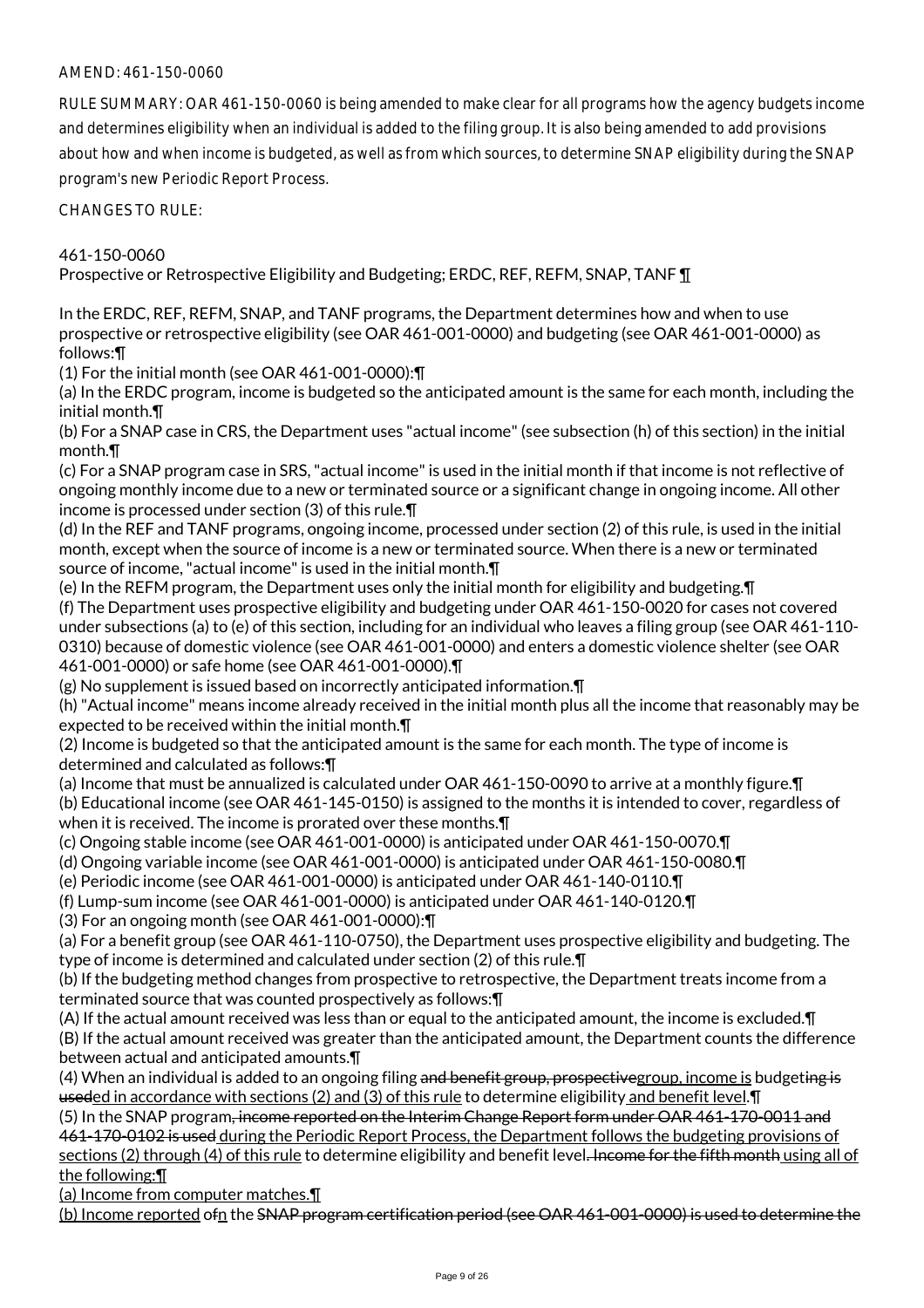income for the seventh and following months in the certification period if the individual anticipates the income will remain the same throughout the period. If the individual anticipates the income will change, the individual and the Department jointly estimate the income for the remaining months of the certification period. For an individual who had self-employment income annualized, no change is made unless there is a substantial change in the revenue of the businessPeriodic Report form under OAR 461-170-0011 and 461-170-0102 that, in comparison to

income already budgeted on the SNAP case:¶ (A) Has changed by \$125 or more - earned income.¶

(B) Has changed by \$125 or more - unearned income.¶

(C) Has exceeded the SNAP Countable Income Limit set at 130 percent of the federal poverty level under OAR 461-155-0180, but was previously below 130 percent.

Statutory/Other Authority: ORS 409.050, 411.060, 411.070, 411.404, 411.816, 412.049

Statutes/Other Implemented: ORS 409.010, 409.050, 409.610, 411.060, 411.070, 411.404, 411.816, 412.049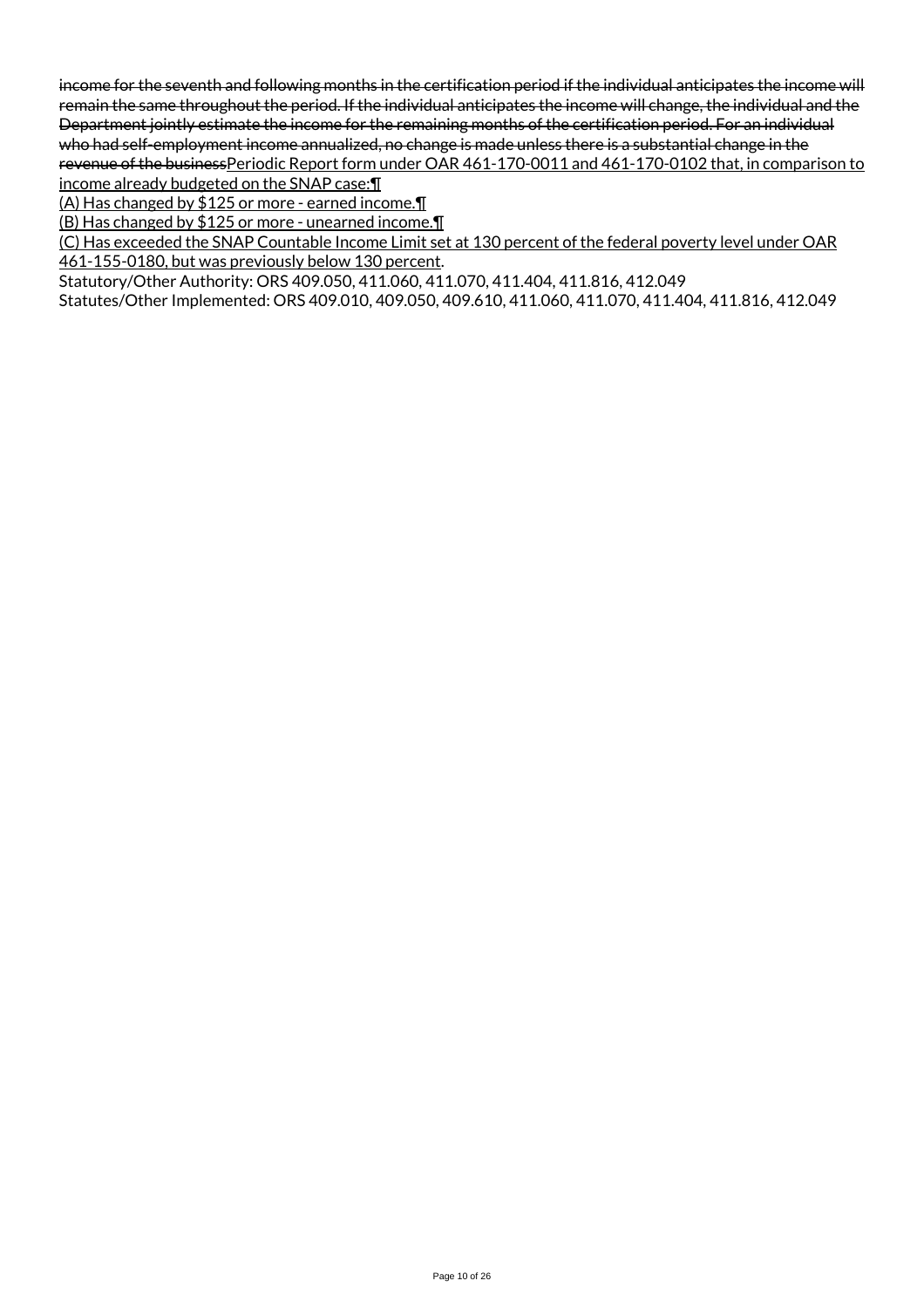RULE SUMMARY: OAR 461-160-0420 is being amended to add a new shelter cost for individuals whose housing situation meets the SNAP definition of "homeless." It is also being amended to add sections about shelter costs for individuals whose housing situation meets the definition of "nonstandard living arrangement" from OAR 461-160-0430 to this rule.

CHANGES TO RULE:

461-160-0420 Shelter Cost; SNAP ¶

(1) This rule explains how to calculate the shelter cost. The shelter cost is used to determine the shelter deduction (see OAR 461-160-0430). The shelter cost is the sum of the filing group's cost of housing plus an allowance for utilities, if the individual incurs a utility cost. The shelter deduction is bascalculated considering the shelter cost but isand may be subject to a limitation described in OAR 461-160-0430.¶

(2) Cost of housing.¶

(a) The following comprise the cost of housing if they are incurred with respect to the filing group's current residence or the home described in section (5) of this rule:¶

(A) Regular, periodic charges for the shelter of the filing group (see OAR 461-110-0370), such as rent, mortgage payments, and condominium or association fees. Late fees charged because a mortgage or rent payment was made late are not deductible.¶

(B) Property taxes, state and local assessments, and property insurance on the structure.¶

(C) Costs for repairing a home substantially damaged or destroyed by a natural disaster (such as a fire or flood), if such costs are not reimbursed.¶

(D) If the filing group is homeless andliving circumstances of a filing group meet the definition of homeless under OAR 461-001-0015, the following are allowable costs:¶

(i) Working in exchange for housing costs; or¶

(ii) If living in a vehicle—, vehicle payments and collision and comprehensive insurance premiums for the vehicle.¶ (E) For filing group members required to pay room and board in a nonstandard living arrangement (see OAR 461- 001-0000), the shelter cost is the cost of room and board, minus the payment standard for the benefit group; or

the actual room cost if the individual can prove that the room cost exceeds the room and board minus the payment standard.¶

(b) If housing costs are billed on a weekly or biweekly basis, the monthly cost is the weekly cost multiplied by 4.3 or the biweekly cost multiplied by 2.15.¶

(c) The filing group has the following choices about housing costs:¶

(A) The group may choose to apply the cost in the month it is billed or becomes due.¶

(B) The group may choose to have periodic costs averaged.¶

(C) For expenses that are billed less often than monthly, the group may choose to have them averaged over the period they are intended to cover.¶

(3) Shared housing. If the filing group shares housing costs with an individual in the dwelling who is not in the filing group, only the housing costs incurred by the filing group are included in the calculation. If the portion paid by an individual outside the filing group cannot be ascertained, the cost is apportioned among the individuals contributing to the cost. The pro rata share of those not in the filing group is deducted from the total, and the balance is considered a housing cost of the filing group.¶

(4) Cost for utilities.¶

(a) A filing group has a cost for utilities if it incurs a cost for heating or cooling; cooking fuel; electricity; water and sewerage; well installation and maintenance; septic tank system installation and maintenance; garbage and trash collection; service for a telephone, such as basic service fee, wire maintenance, subscriber line charges, relay center surcharges, 911 service, and taxes; or initial installation fees charged by a utility provider.¶

(b) If the group incurs no cost for utilities in either its current home or in the home described in section (5) of this rule, then the shelter cost is calculated without an allowance for utilities.¶

(c) If a homeless filing group uses a vehicle for shelter, the cost of fuel for the vehicle is considered a utility cost.¶ (d) If a filing group incurs a cost for utilities, then the utility allowance is one of the following:¶

(A) Allowance with heating or cooling. A full standard utility allowance of \$450 per month is used if the household group (see OAR 461-110-0210) is billed for heating or cooling costs for its dwelling. Charges for any fuel and for electricity are considered heating costs if they are used for heating. A filing group who receives an energy assistance payment for the dwelling provided through the Low Income Energy Assistance Act of 1981 is eligible for the utility allowance established by this paragraph (A). This energy assistance payment must be greater than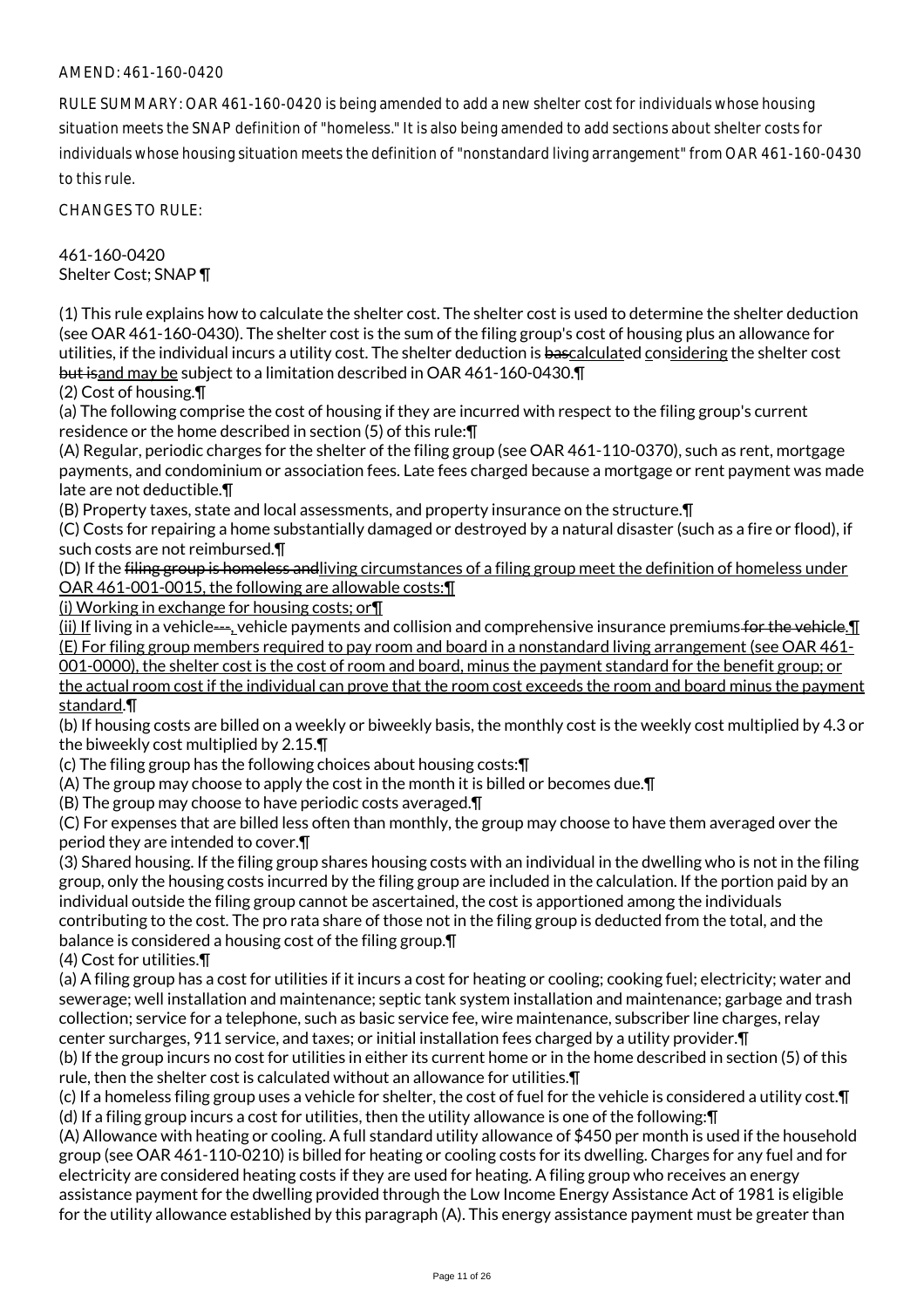\$20 annually.¶

(B) Allowance without heating or cooling.¶

(i) A limited standard utility allowance of \$353 per month is used if the filing group is not billed for heating or cooling costs but is billed for at least two other costs enumerated in subsection (4)(a) of this rule.¶ (ii) An individual standard utility allowance of \$57 per month is used if the filing group is not billed for heating or

cooling costs but is billed for only one of the costs enumerated in subsection (4)(a) of this rule other than the service cost for a telephone, including the related taxes or fees.¶

(iii) A telephone standard utility allowance of \$70 per month is used if the filing group is billed only for telephone service, such as basic service fee, wire maintenance, subscriber line charges, relay center surcharges, 911 service, and taxes.¶

(5) Housing costs for a home not occupied by the filing group. Housing and utility costs with respect to a home not currently occupied may be considered in calculating the shelter cost if--¶

(a) The home is temporarily unoccupied because of employment or training away from home, illness, or

abandonment caused by casualty or natural disaster;¶

(b) The filing group intends to return to the home;¶

(c) No other, current occupant is claiming a deduction for shelter costs in the SNAP program; and¶

(d) The home is not leased during the household's absence.

Statutory/Other Authority: ORS 409.050, 411.060, 411.070, 411.816

Statutes/Other Implemented: ORS 409.010, 409.050, 411.060, 411.070, 411.816, 411.825, 411.837, 7 CFR 273.5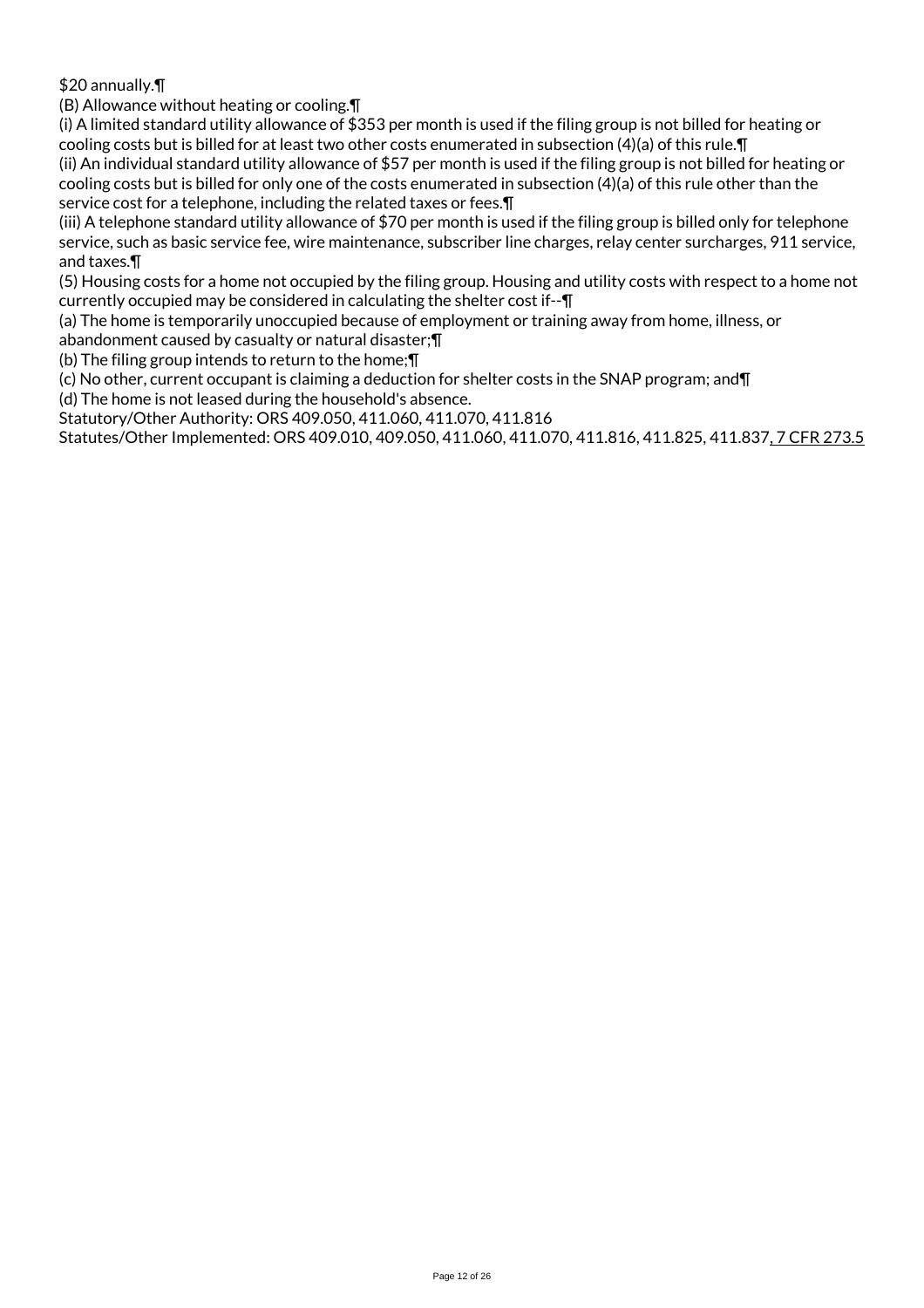RULE SUMMARY: OAR 461-160-0430 is being changed to add the new Homeless Shelter Deduction provisions to rule, to name the previous and still continuing shelter deduction the Excess Shelter Deduction, to make clear how the two deductions are different, and to provide guidance of what to do when a group qualifies for both. It is also being changed to remove provisions about shelter cost for individuals whose living situation meets the definition of "nonstandard living arrangement", which are being moved to OAR 461-160-0420.

CHANGES TO RULE:

461-160-0430 Income Deductions; SNAP ¶

In the SNAP program:¶

(1) Deductions from income are subtracted from countable (see OAR 461-001-0000) income (see OAR 461-140- 0010) in the following order to determine adjusted income (see OAR 461-001-0000) for the SNAP program:¶ (a) An earned income deduction of 20 percent of countable earned income. The 20 percent deduction is not taken from the wages funded by grant diversions such as Work Supplementation wages.¶

(b) A standard deduction of:¶

(A) \$ 177 per month for a benefit group (see OAR 461-110-0750) of one, two, or three individuals.¶

(B) \$ 184 per month for a benefit group of four individuals.¶

(C) \$ 215 per month for a benefit group of five individuals.¶

(D) \$ 246 per month for a benefit group of six or more individuals.¶

(c) A dependent care deduction for dependent care costs billed to a member of the filing group (see OAR 461-110- 0370) and not paid for through any other program of the Department. For the cost to be deductible under this section, the care must be necessary to enable a member of the filing group to--¶

(A) Accept or continue employment;¶

(B) Seek employment, including a job search that meets the requirements of a case plan (see OAR 461-001-0020); or¶

(C) Attend vocational or educational training. A student receiving educational income is entitled to a deduction only for costs not excluded from educational income by OAR 461-145-0150.¶

(d) The medical deduction for elderly (see OAR 461-001-0015) individuals and individuals who have a disability (see OAR 461-001-0015) in the filing group. The deduction is calculated by determining the total of their deductible medical costs (see OAR 461-160-0415) and subtracting \$35. The Department uses the resulting amount to determine the allowable deduction as follows:¶

(A) For an amount less than \$0, no deduction is allowed.¶

(B) For an amount greater than \$0 but less than \$170.01, a deduction of \$170 is allowed.¶

(C) For an amount greater than \$170, a deduction of the amount determined under this subsection is allowed.¶ (e) A deduction for child support payments (including cash medical support) a member of the filing group makes under a legal obligation to a child (see OAR 461-001-0000) not a member of the filing group, including payments for the current month and for payments on arrearages. Child support is not deductible if collected by setoff through the Oregon Department of Revenue or by interception of a federal tax refund.¶

(f) A shelter dn Excess Shelter Deduction or Homeless Shelter Deduction, is calculated as follows: [I]

(A) For SNAP filing group members required to pay room and board in a nonstandard living arrangement (see OAR 461-001-0000), the shelter deduction is:¶

(i) The cost of room and board, minus the payment standard for the benefit group; or¶

(ii) The actual room cost, if the individual can prove that the room cost exceeds the cost described in subparagraph (i) of this paragraph.¶

(B) For all other filing group members, the sif the filing group has an allowable shelter cost under OAR 461-160- 0420.

(A) If the group is eligible for both deductions listed in subsections (B) and (C) of this section, they will receive the higher of the two.¶

(B) Excess Shelter dDeduction is calculated as follows:¶

(i) The standard deduction and the deductions of earned income, dependent care, court-ordered child support, and medical expenses are subtracted from countable income.¶

(ii) Fifty percent of the remainder is subtracted from the shelter cost calculated in accordance with OAR 461-160- 0420.¶

(iii) The rounded balance is the deduction, except the deduction is limited if the filing group has no member who has a disability or is elderly. The limit is \$-597 per month.  $\P$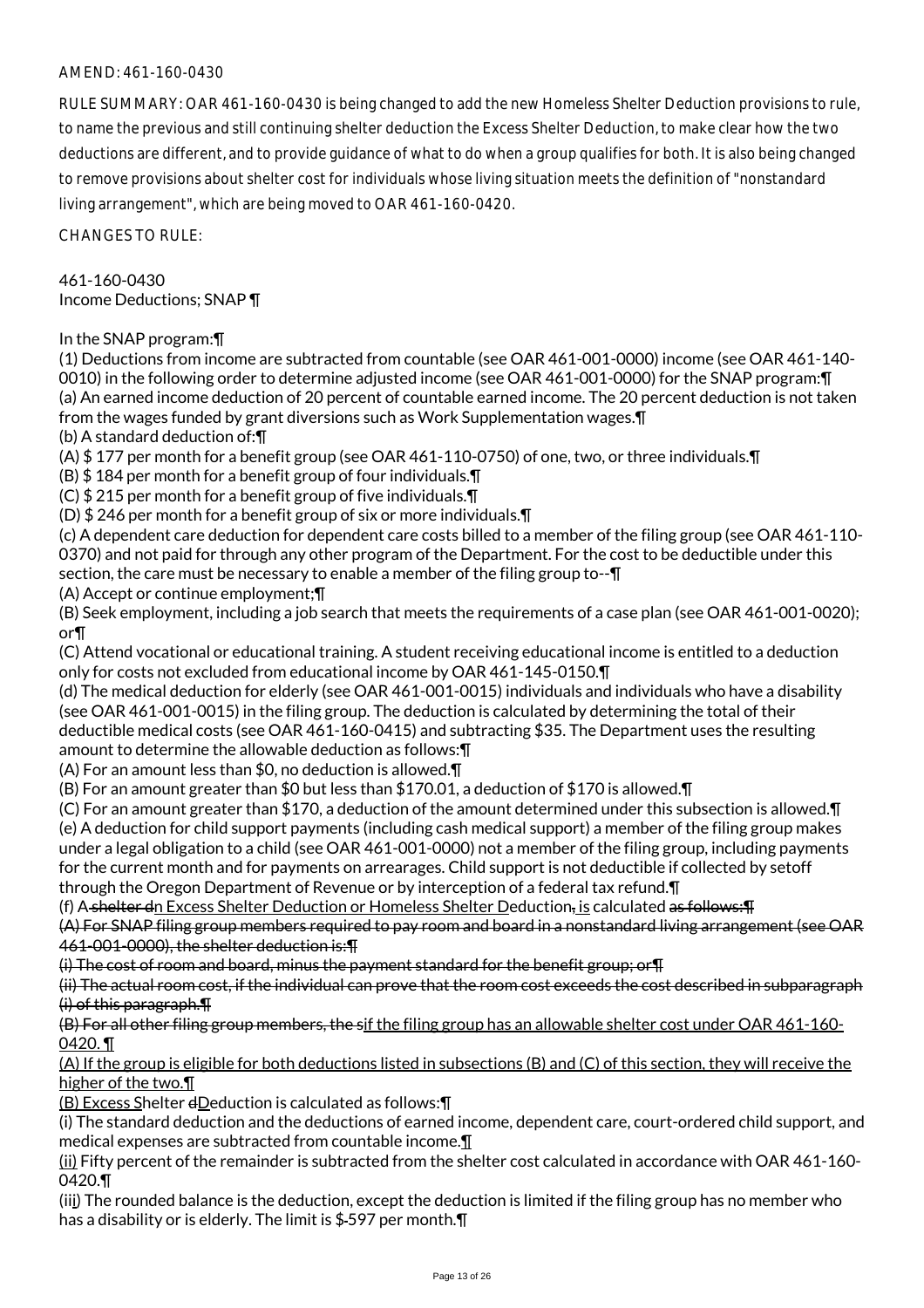(C) The Homeless Shelter Deduction is \$159.73 for a filing group whose living circumstances meet the definition of homeless (see OAR 461-001-0015).¶

(2) If an individual cannot verify a medical or court-ordered child-support expense or cannot verify any other expense when asked to do so, the unverified expense is not used to calculate the deduction. If the individual provides verification, the deduction is applied when calculating the next month's benefits. If verification is provided within the period authorized for processing applications (see OAR 461-115-0210), the benefits for the initial month (see OAR 461-001-0000) are recalculated using the deduction.

Statutory/Other Authority: ORS 411.060, 411.070, 411.816, ORS 409.050

Statutes/Other Implemented: ORS 409.010, 409.050, 411.060, 411.070, 411.816, 411.825, 411.837, 7 CFR 273.5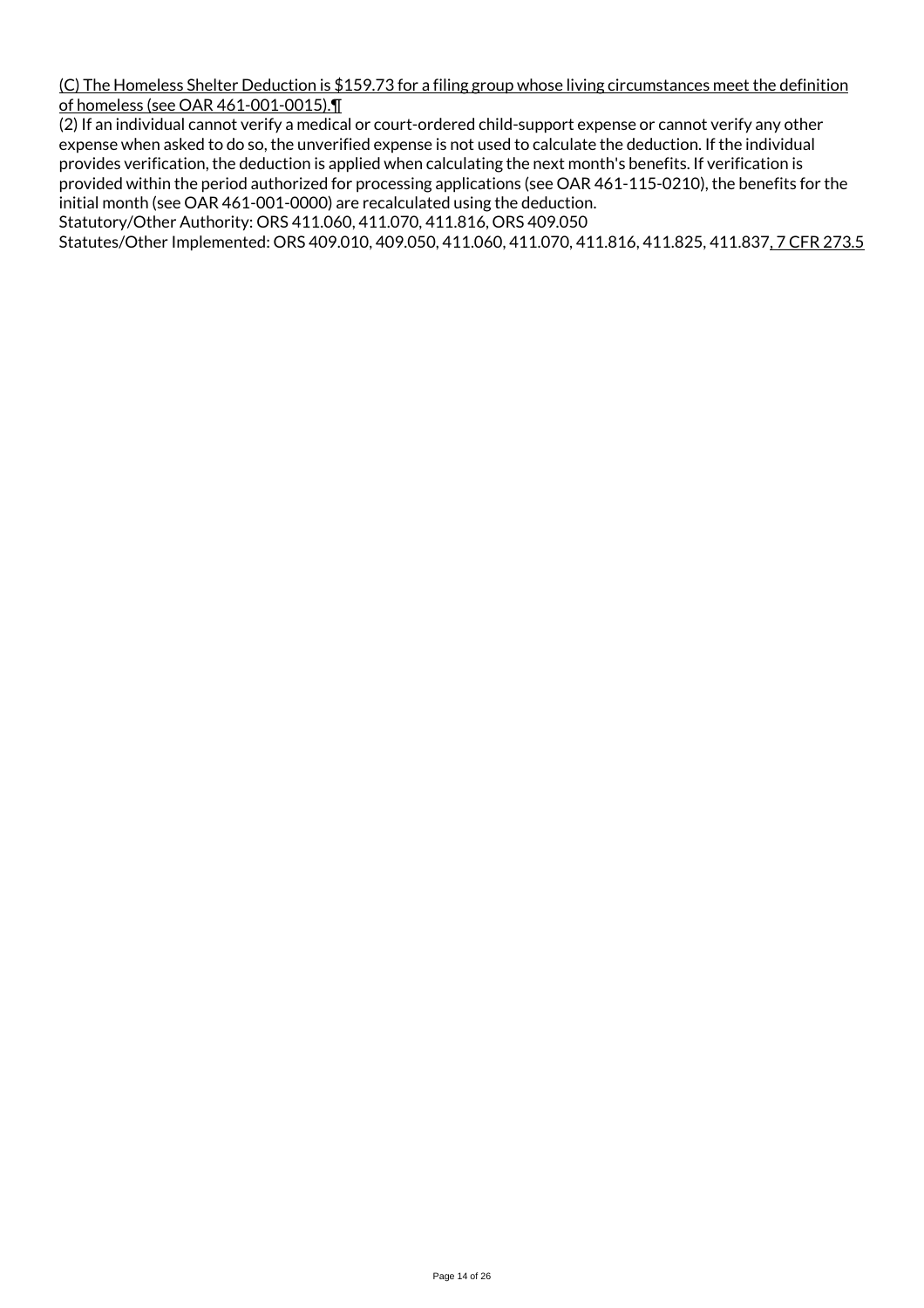RULE SUMMARY: OAR 461-170-0010 is being changed to update the word client with the word individual, remove the Office of Private Health Partnerships from the rule, and to replace "Interim Change Report" with "Period Report."

CHANGES TO RULE:

## 461-170-0010 Reporting Changes - Overview ¶

A clientn individual is required to report a change in circumstances in accordance with the reporting system in which the clientindividual participates, OAR 461-170-0011; and

(1) For each program in which a clienth individual participates, the Department determines the appropriate reporting system. The Department's reporting systems are Change Reporting System (CRS), Simplified Reporting System (SRS), and Transitional Benefit Alternative (TBA). In addition to any required report form, when a clientn individual is required by this division of rules to report a change in circumstances, the report may be made by telephone, office visit, report form, or other written notice. The report must be made as follows:¶ (a) A clientn individual using CRS must report a change according to OAR 461-170-0011.¶

(b) A-clientn individual using SRS must report a change according to OAR 461-170-0011 and 461-170-0102. An Interim ChangeThe Periodic Report form is processed according to OAR 461-170-0011 and 461-170-0101 to 461-170-0104.¶

(c) A clientn individual using TBA is not required to report any change.¶

 $(2)$  A change is considered reported effective the date a clientn individual, authorized representative, or ineligible student reports the information to a branch office (see OAR 461-001-0000) or to the Office of Private Health Partnerships (OPHP).¶

(3) In the ERDC and SNAP programs, when multiple changes are reported at the same time, they must be acted on at the time of reporting and have the same effective date.¶

(4) A change reported by a clienth individual, authorized representative, or ineligible student for one program is considered reported for all programs in which that elientindividual participates.

Statutory/Other Authority: ORS 411.060, 411.070, 411.404, 411.816, 412.014, 412.049 Statutes/Other Implemented: ORS 411.060, 411.070, 411.404, 411.816, 412.014, 412.049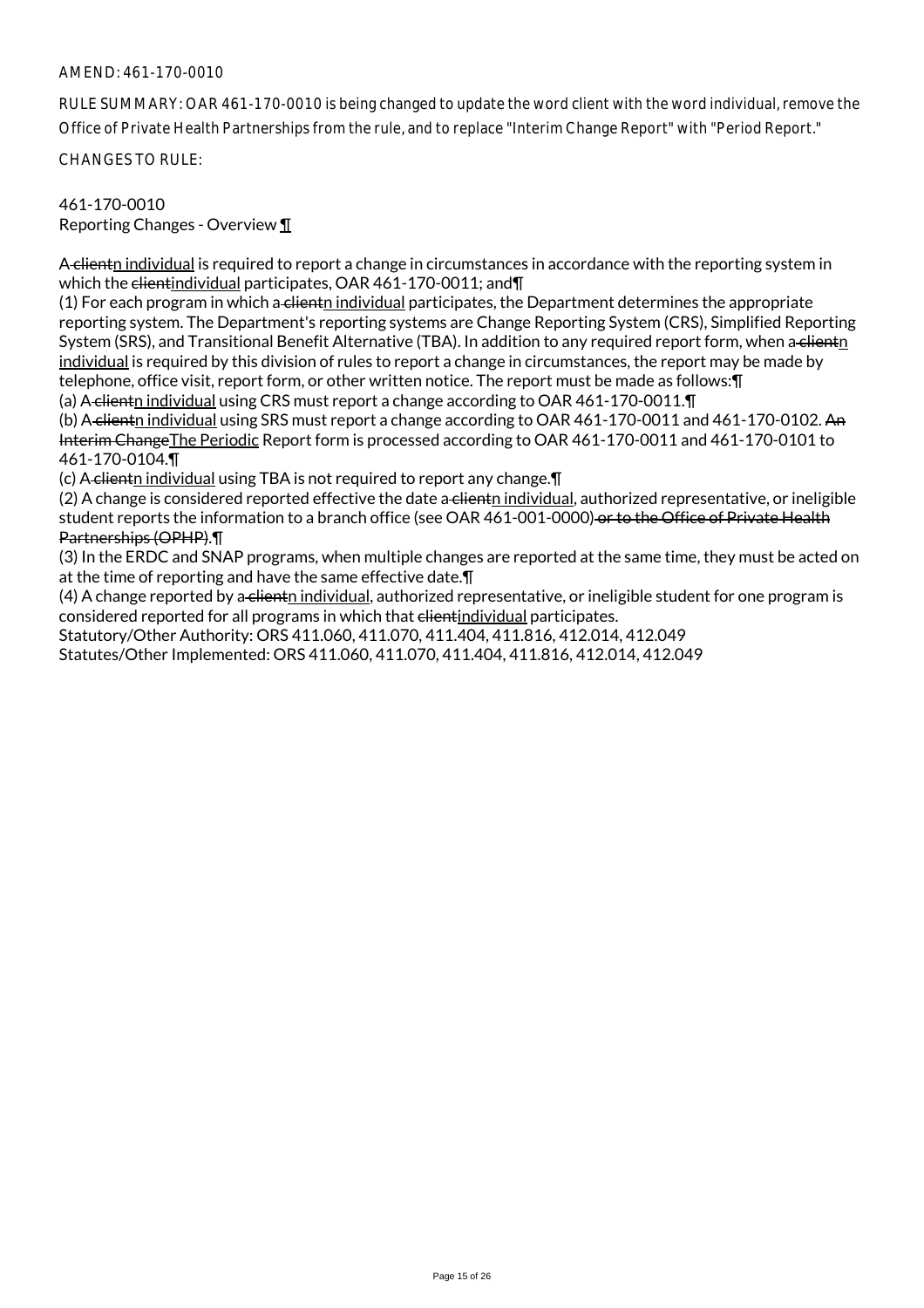RULE SUMMARY: OAR 461-170-0101 is being changed to add missing rule references and to add defined terms for use in the SNAP program's new Periodic Report process.

CHANGES TO RULE:

461-170-0101 Simplified Reporting System (SRS); SNAP ¶

In the SNAP program:¶

(1) OAR 461-170-0011 and OARs 461-170-0101 to 461-170-0104 establish and explain the Simplified Reporting System (SRS).¶

(2) Except for an ABAWD (see OAR 461-135-0520) who resides in one of the SNAP time limit areas (see OAR 461-135-0520) and who is certified for a four-month period, a filing group (see OAR 461-110-0310 and 461-110- 0370) certified to receive SNAP program benefits for less than six months may not participate in SRS.¶ (3) A filing group with a member working under a JOBS Plus agreement may not participate in SRS. $\mathbf{I}$ 

(4) The following apply to OARs 461-170-0101 to 461-170-0104:¶

(a) "Complete." A Periodic Report form is considered "complete" on the date all of the following occur:¶

(A) The individual completely and accurately answers all questions necessary to determine eligibility (see OAR 461-001-0000) and benefit amount.¶

(B) The individual provides all required verification.¶

(C) The Periodic Report form contains the signature of the primary person (see OAR 461-001-0015), responsible person in the filing group, ineligible student, or the authorized representative (see OAR 461-001-0000 and OAR 461-115-0090).¶

(b) "Due month" is the month the Periodic Report form is due.¶

(c) "Continued due month" is the month after the due month.¶

(d) "Reinstate month" is the month after the continued due month.

Statutory/Other Authority: ORS 409.050, 411.060, 411.070, 411.816, 412.049

Statutes/Other Implemented: ORS 409.010, 409.050, 411.060, 411.070, 411.816, 412.049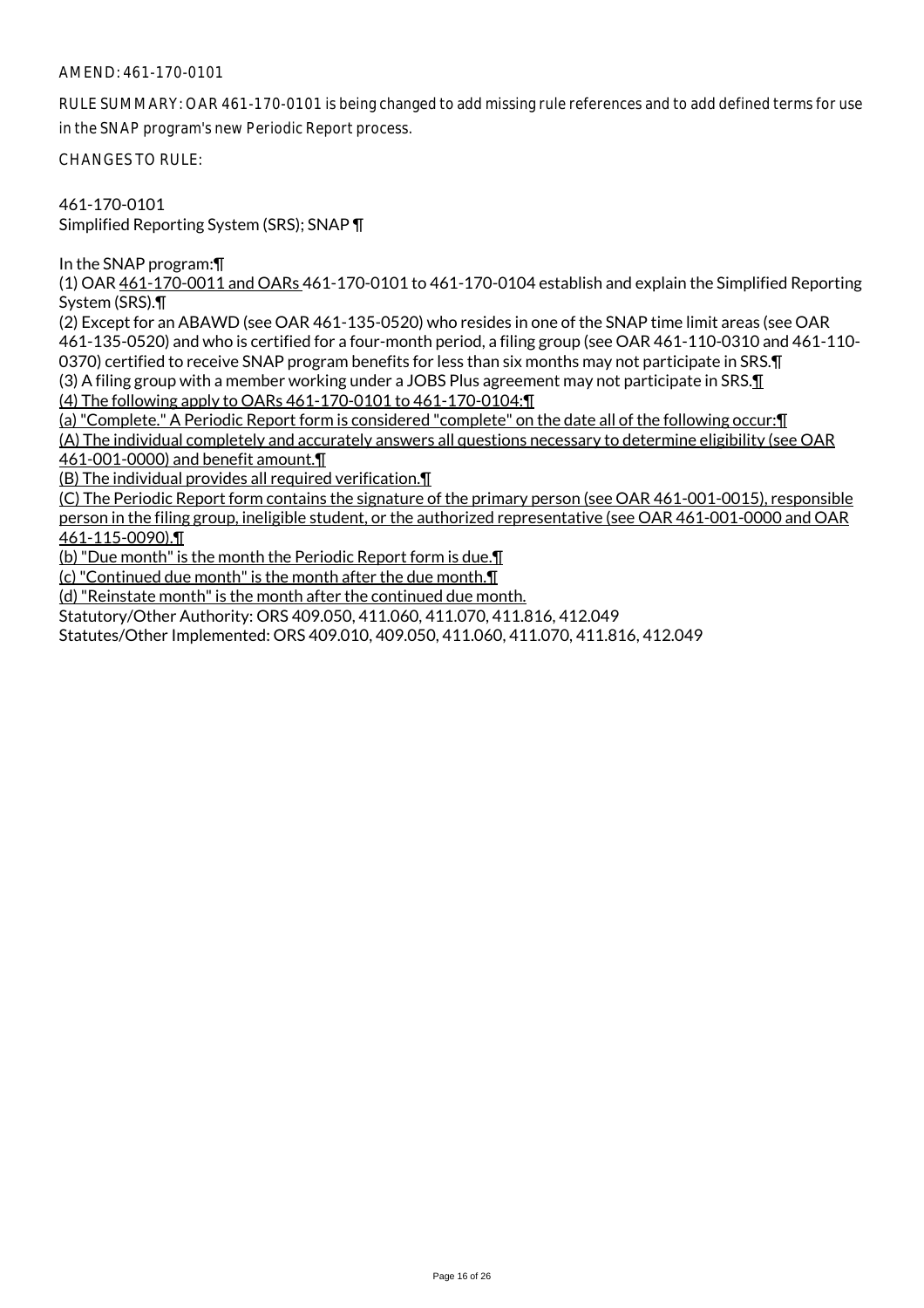RULE SUMMARY: OAR 461-170-0102 about required reports for the simplified reporting system (SRS) in the SNAP program is being amended to remove the provisions for the Interim Change Report and Mid-Certification Review, which are ending, and to establish the requirements for the new Periodic Report process and form.

CHANGES TO RULE:

461-170-0102

Required Periodic Reports for the Simplified Reporting System (SRS); SNAP ¶

In the SNAP program, the following two reports are Periodic Report form is required of some filing groups while in SRS:¶

(1) Interim Change Report. During the sixth month of a cin SRS. The certification period (see OAR 461-001-0000) is determined under OAR 461-115-0450.¶

(1) Filing Groups with a 12-month Certification pPeriod (see OAR 461-001-0000), a.¶

(a) A filing group (see OAR 461-110-0370) participating in SRS and certified for <del>benefits for longer than six mon</del>12 months must submit the Periodic Report form as indicated in this but no more than 12 months must submit to the Department, on a form designated by the Department, an Interim Change Report of household circumstances, unless the household has no earned income and each adult member is elderly (seerule section to receive SNAP benefits after month six of their certification period.¶

(b) The Department must receive a complete (see OAR 461-170-0101) Periodic Report form by the last day of the continued due month (see OAR 461-170-0101) for a filing group who remains eligible to receive their SNAP benefits without proration.¶

(c) When an individual fails to submit a complete Periodic Report form, or fails to submit a complete Periodic Report form timely, the Department follows OAR 461-001-0015) or an individual with a disability (see OAR 461-001-0015). The required Interim Change 170-0104.

(2) Filing Groups with a 24-month Certification Period - No Earned Income.¶

(a) A filing group participating in SRS, with no earned income, and certified for 24 months under OAR 461-115- 0450 must submit the Periodic Report form ias <del>considered complete when it is received by the Department by the</del> last day of the sixthindicated in this rule section to receive SNAP benefits after month 12 of their certification period and: \!

(ab) The individual completely and accurately answers all questions necessary to determDepartment must receive a complete Periodic Report form by the last day of the continued due month for a filing group who remaines eligibility (see OAR 461-001-0000) and benefit amounts;le to receive their SNAP benefits without proration.¶ (bc) TWhen an individual provides all required verification; and T

(c) The form contfails to submit a complete Periodic Report form, or fainls the signature of the primary person (see OAR 461-001-0015) o submit a complete Periodic Report form the authorized representative (see OAR 461-001- 0000 and OAR 461-115-0090)imely, the Department follows OAR 461-170-0104.¶

(23) Mid-Certification Review. During the 12th month of a eFiling Groups with a 24-month Certification pPeriod, a - Earned Income Change.¶

(a) A filing group participating in SRS and originally certified for benefits for longer than 12 months must complete a Mid-Certification Review in a method approved by the Department. The required Mid-Certification Review must occur during month 12 of their certification period in order to continue receiving benefits, if eligible.¶ (a) The Mid-Certification Review has been completed when the filing group has provided the Department with updated information about their income24 months under OAR 461-115-0450 who begins receiving earned income must submit the Periodic Report form as indicated in this rule section to receive SNAP benefits after months 6, 12, and 18 of their certification period.¶

(b) The Department must receive a complete Periodic Report form by the last day of the continued due month for a filing group who remains eligible to receive their SNAP benefits without proration.¶

(c) When an individual fails to submit a complete Periodic Report form, or fails to submit a complete Periodic Report form timely, the Department follows OAR 461-170-0104.¶

(d) Notwithstanding subsection (a) of this section, swhelter and utility costs, and medical expenses.n the filing group has an earned income change -¶

(bA) Contact between the filing group and the DIn months 1 through 4 of the certification period, a Periodic Repaortment occurring after the 15th of the 12th month can result in a delay in receiving the full month allotment for the 13th month. ¶

(c) The Department follows the process outlined in OAR 461-180-0006 to meet v form must be completed to receive SNAP benefits after months 6, 12, and 18 of the certification period.¶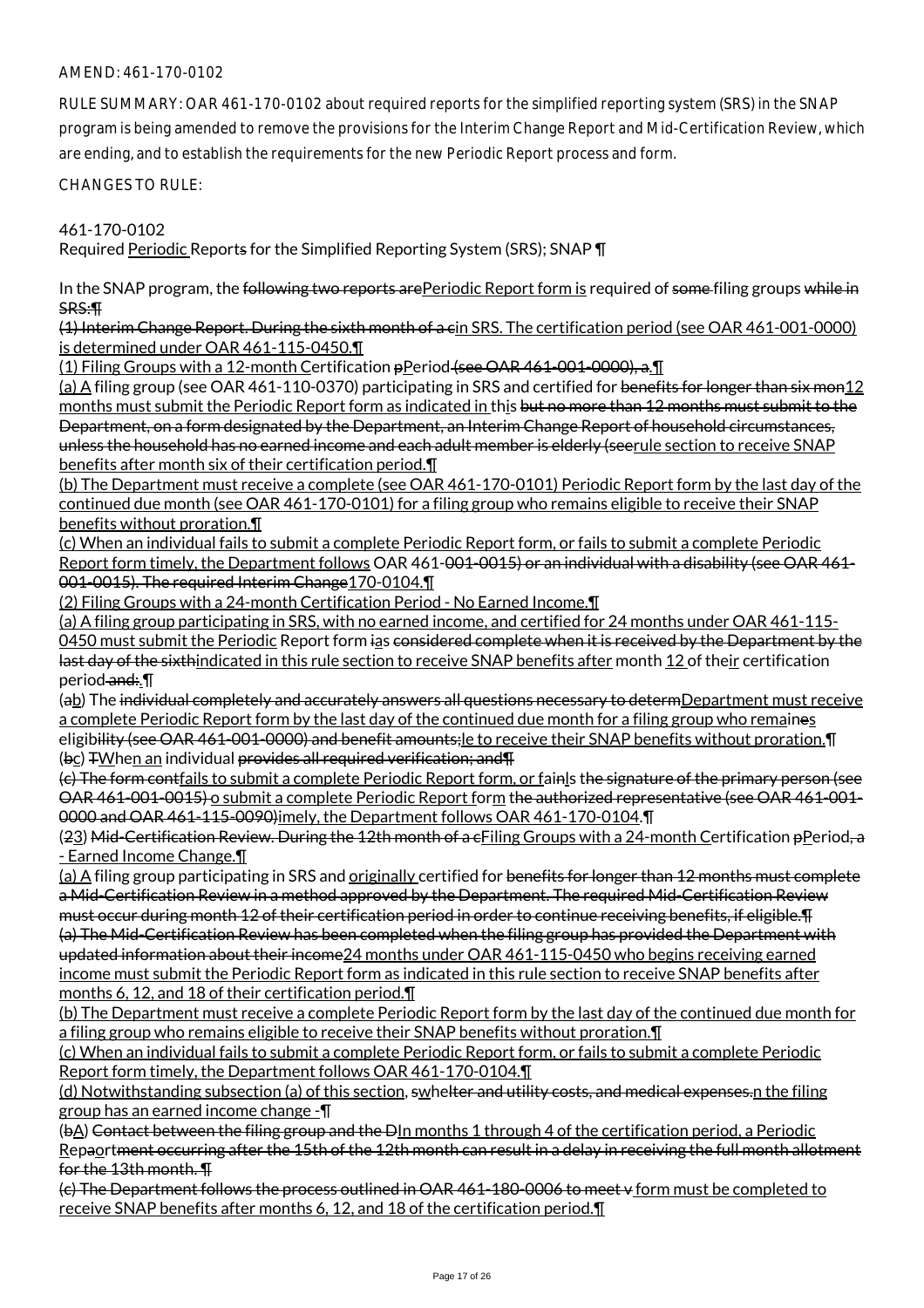(B) In months 7 through 10 of the certification period, a Periodic Report form must be completed to receive SNAP benefits after months 12 and 18 of the certification period.¶

(C) In months 13 through 16 of the certification requirements and adjust benefits based on this informationperiod, a Periodic Report form must be completed to receive SNAP benefits after month 18 of the certification period. Statutory/Other Authority: ORS 409.050, 411.060, 411.070, 411.816

Statutes/Other Implemented: ORS 409.010, 409.050, 411.060, 411.070, 411.081, 411.087, 411.816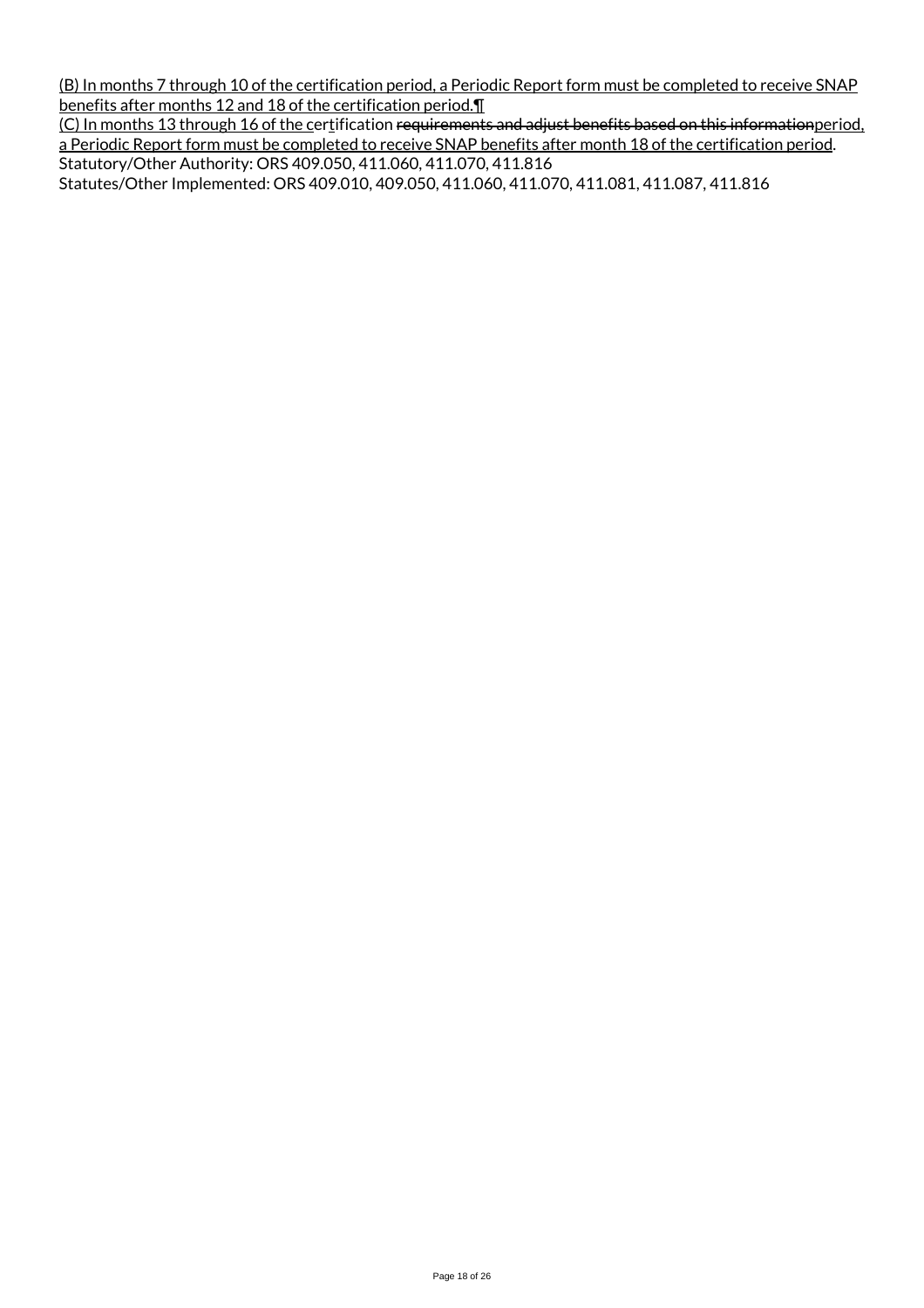RULE SUMMARY: OAR 461-170-0103 is being changed to make clear and include all situations and information types that allow ODHS to take action, during an ongoing month, on a SNAP case that is certified in the Simplified Reporting System.

CHANGES TO RULE:

### 461-170-0103

Actions Resulting Ffrom Changes in Household Circumstances; Simplified Reporting System (SRS); SNAP, JPI ¶

In the SNAP program and JPI, benefits may be changed for an individual using SRS - based on information obtained other than through the Interim ChangePeriodic Report form - only as follows: [1]

(1) The benefit level is increased if the information demonstrates the individual is eligible for greater benefits.¶

(2) The benefits are closed or reduced if any of the following subsections apply:¶

(a) The household requests a closure of benefits.¶

(b) The action is based on information that is verified upon receipt. Information is considered verified upon receipt if:¶

(A) It is not questionable and the individual making the report has first-hand knowledge of the information reported; or¶

(B) V all of the following are true:¶

(A) The individual making the report is a member of the SNAP filing group (see OAR 461-110-0370), ineligible student, authorized representative (see OAR 461-115-0090), or an individual who is the source of the information being verified (for example, a landlord is the source of a rent amount and an employer is a source of wages).¶ (B) The information is not questionable.¶

(C) The information does not require verification or necessary verification is provided with the reported change in accordance with (see OAR 461-115-0651).¶

(c) TheAn individual in paragraph (2)(b)(A) of this rule reports information that results in loss of eligibility (see OAR 461-001-0000).¶

(d) TheAn individual in paragraph (2)(b)(A) of this rule reports financial group (see OAR 461-110-0530) income exceeding the SNAP program countable (see OAR 461-001-0000) income limitcountable (see OAR 461-001- 0000) income exceeding the SNAP Countable Income Limit set at 130 percent of the federal poverty level under OAR 461-155-0180.¶

(e) The Department is applying an Intentional Program Violation (see OAR 461-195-0601).¶

(3) The Department may acts on information reported through computer matches when the Interim Change

Report is processed, when the individual is recertified, or when tany of the following occur:¶

(a) The Periodic Report is processed.¶

(b) The individual is recertified.¶

(c) Information from the Social Security Administration indicates a member is deceased.¶

(d) Information from the Oregon Lottery indicates a member has lottery or gambling winnings equal to or in excess of the resource limit listed in OAR 461-160-0015(7)(a).¶

(e) Information from the Social Security Administration indicates a financial group member's income has changed.¶

(f) The monthly match with the Department of Corrections indicates a member is incarcerated.

Statutory/Other Authority: ORS 409.050, 411.060, 411.070, 411.816

Statutes/Other Implemented: ORS 409.010, 409.050, 411.060, 411.070, 411.081, 411.816, 411.825, 411.837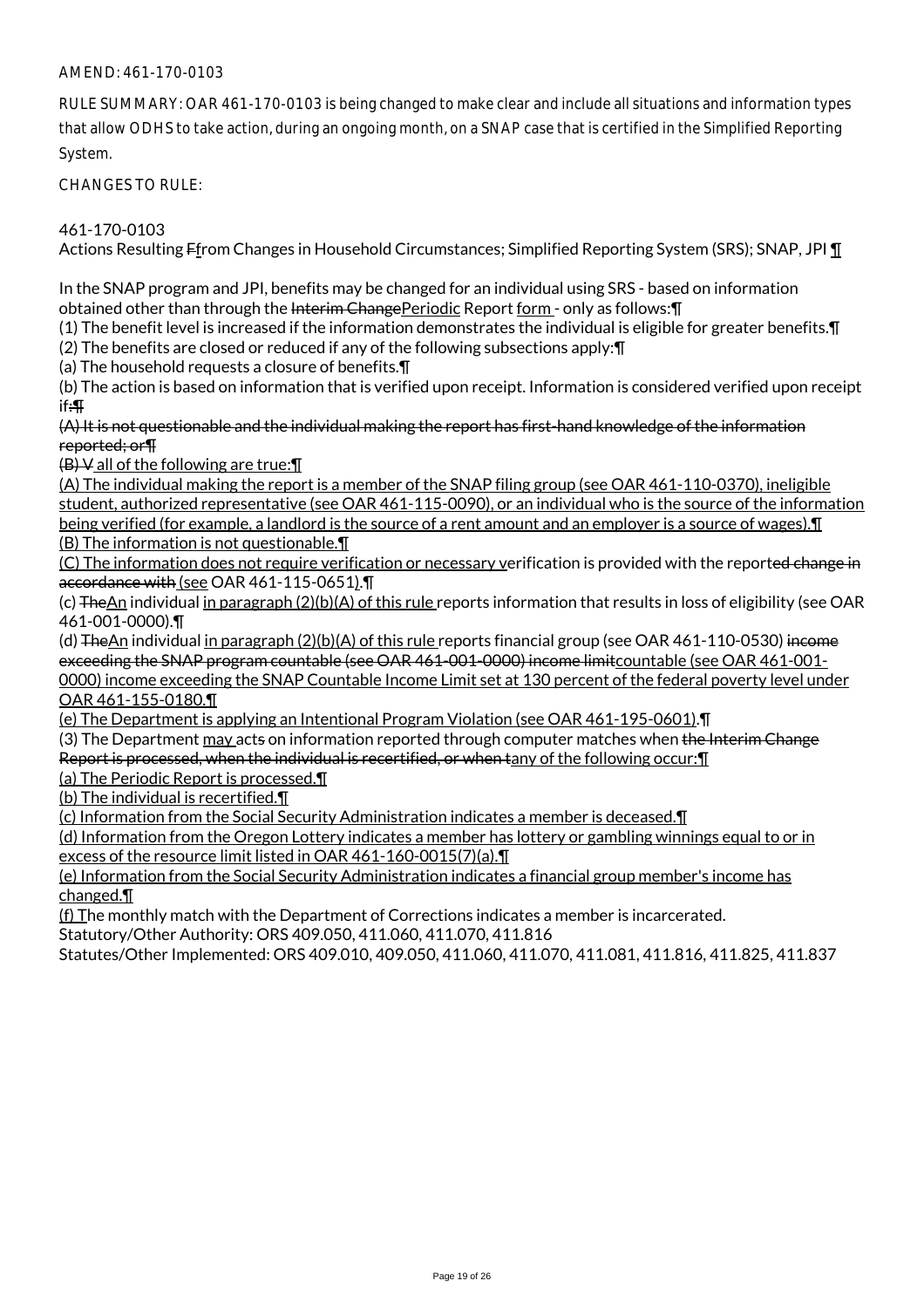RULE SUMMARY: OAR 461-170-0104 is being changed to remove provisions about what the agency does when an individual does not submit an Interim Change Report with provisions about what the agency does when an individual does not submit a Periodic Report form by its due date.

CHANGES TO RULE:

#### 461-170-0104

Failure to Submit Interim Change ReportPeriodic Report Form Timely; Simplified Reporting System (SRS); SNAP ¶

#### In the SNAP program:¶

(1) If When the Department does not receive a complete Interim Change (see OAR 461-170-0101) Periodic Report form by the last day of the sixth month of the certification periodcontinued due month (see OAR 461-001-0000), benefits for the seventh month of the certification period are suspended. If the Interim Change Report is not received during the month of suspension, the individual is ineligible for that month.¶

(2) If a completed Interim Change Report is received170-0101) listed under OAR 461-170-0102, benefits are closed with an effective date of the last day of the continued due month, in accordance with OARs 461-175-0280 and 461-180-0006.¶

(2) When the Department receives a complete Periodic Report form by the last day of the seventh month, it is used to determine eligibility (see OAR 461-001-0000) and benefit level for the seventh and remaining months of the certification periodreinstate month (see OAR 461-170-0101) and the filing group (see OAR 461-110-0370) is determined eligible for SNAP benefits,¶

(a) The SNAP certification period shall be reinstated.¶

(b) The SNAP benefits for the reinstate month shall be prorated from the date the complete Periodic Report form was received, calculated under OAR 461-160-0070.

Statutory/Other Authority: ORS 409.050, 411.060, 411.070, 411.816

Statutes/Other Implemented: ORS 409.010, 409.050, 411.060, 411.070, 411.081, 411.816, 411.825, 411.837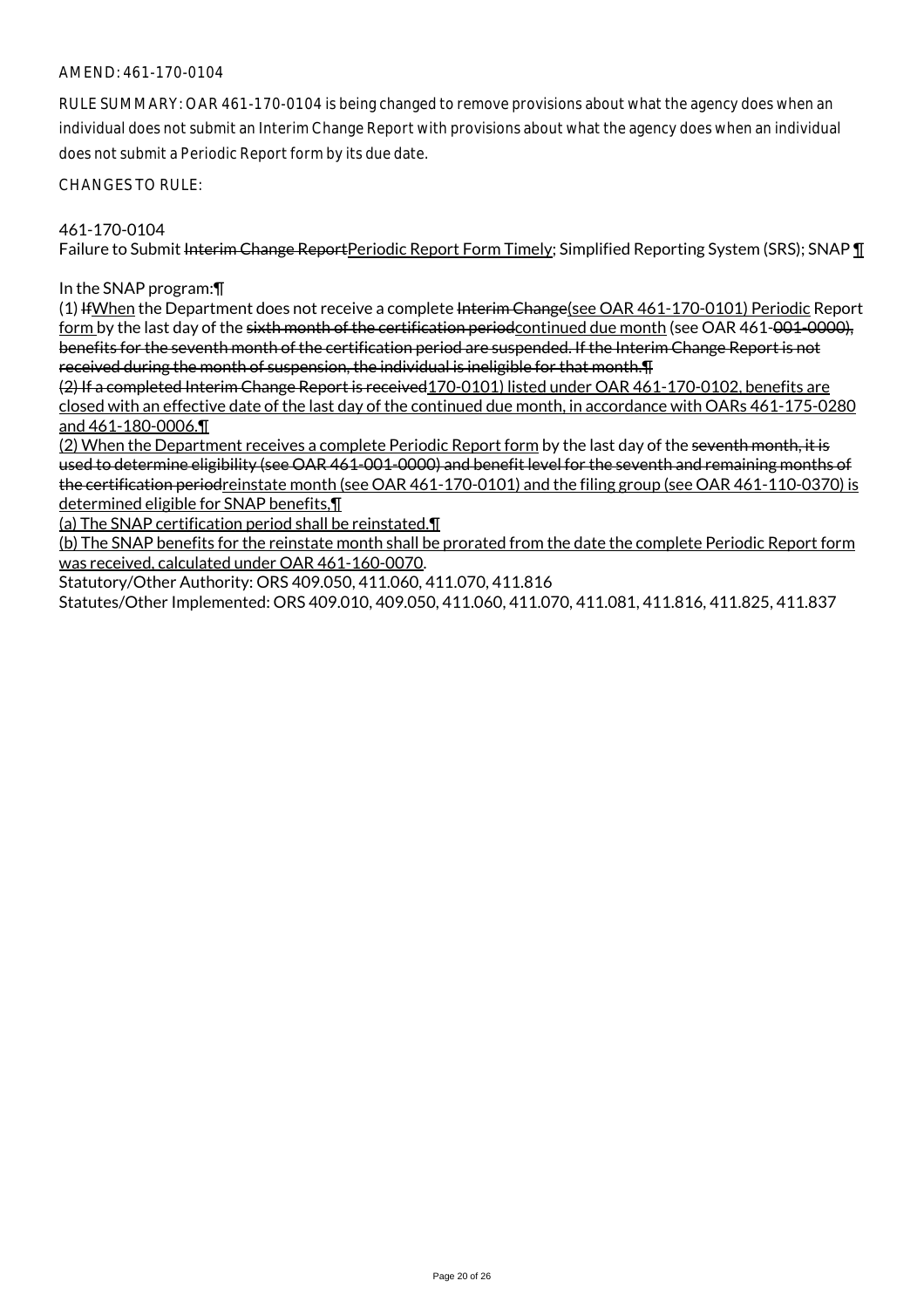RULE SUMMARY: OAR 461-175-0220 is being changed to replace the Interim Change Report form with the Periodic Report form, as well as to replace the term "client" with "individual."

CHANGES TO RULE:

461-175-0220

Notice Situation; Disqualification ¶

(1) If a benefit group (see OAR 461-110-0750) or individual is disqualified for a SNAP voluntary job quit or for failure to apply for or provide an SSN, pursue assets, cooperate in the JOBS, JOBS Plus, REP, or a SNAP Employment and Training program, or assist the state's efforts to collect support, the Department sends the following type of notice:¶

(a) If benefits are reduced or closed because of the disqualification:¶

(A) A continuing benefit decision notice (see OAR 461-001-0000) is used when changes are reported on the Interim Change Periodic Report form. |

(B) A timely continuing benefit decision notice (see OAR 461-001-0000) is used when changes are not reported on the Interim Change Periodic Report form.

(b) If benefits are opened without the disqualified individual in the benefit group or if the entire benefit group is denied assistance, a basic decision notice (see OAR 461-001-0000) is used.¶

(2) For a JOBS, JOBS Plus, REP, or a SNAP Employment and Training disqualification, and for a SNAP voluntary job quit by an individual receiving SNAP benefits, the notice includes the following information:¶

(a) The  $e$  dientindividual's action that resulted in disqualification.  $\P$ 

(b) The length of the minimum disqualification period.¶

(c) The reduced benefit amount.¶

(d) How the clientindividual may end the disqualification after the minimum period. T

(3) For an ABAWD disqualified due to the SNAP time limit in OAR 461-135-0520, the notice includes the following information:¶

(a) The action that resulted in the disqualification.¶

(b) The reduced amount when there are other eligible persons in the filing group.¶

(c) How the individual may regain eligibility for SNAP benefits.¶

(4) For a voluntary job quit by an individual applying for SNAP benefits, the notice includes the following information:¶

(a) The action that resulted in the disqualification; and¶

(b) The length of the disqualification period.¶

(5) For an IPV disqualification:¶

(a) In all programs except the SNAP program, the Department does not send a notice of termination to an individual disqualified for an IPV after a court order, a final order from an administrative hearing, or a signed waiver (see OAR 461-175-0200(9)(c)(C) and OAR 461-195-0621(2)) that imposes the disqualification.¶ (b) In the SNAP program:¶

(A) After an individual signs an IPV waiver, the Department sends a basic decision notice to terminate benefits. If the Department receives a timely request for a hearing, the contested case hearing addresses the issues set out in OAR 461-195-0611(3).¶

(B) The Department does not send a notice of termination to an individual disqualified for an IPV after a court order or a final order from an administrative hearing.¶

(c) In all programs, the Department sends a continuing benefit decision notice when benefits for other individuals in the benefit group are closed or reduced because an individual in the benefit group is disqualified for an IPV.¶ (6) For a disqualification due to being a fleeing felon or in violation of parole, probation, or post-prison supervision (under OAR 461-135-0560):¶

(a) A basic decision notice is required if benefits are opened without the disqualified individual in the benefit group or if the entire filing group is denied benefits.¶

(b) A timely continuing benefit decision notice is required if an individual in the benefit group is disqualified.¶

(7) The notice situation for a disqualification due to a transfer of assets is covered in OAR 461-175-0310.

Statutory/Other Authority: 411.060, 411.070, 411.404, 411.816, 412.014, 412.049, ORS 409.050 Statutes/Other Implemented: 411.060, 411.070, 411.404, 411.816, 412.014, 412.049, ORS 409.010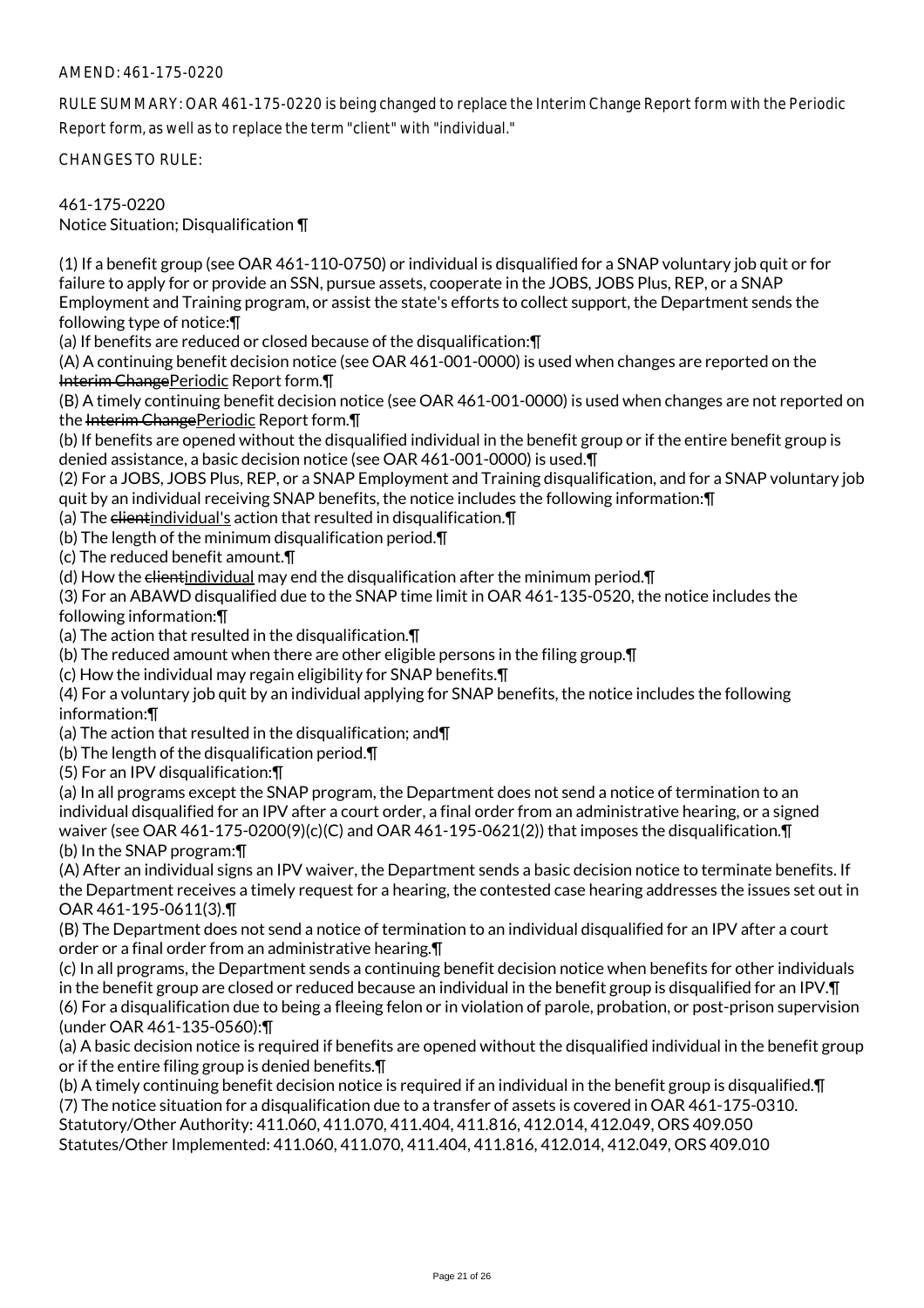RULE SUMMARY: OAR 461-175-0240 is being changed to replace the Interim Change Report form with the Periodic Report form.

CHANGES TO RULE:

461-175-0240 Notice Situation; Lump-Sum ¶

If a financial group (see OAR 461-110-0530) receives lump-sum income that will make the financial group ineligible or cause a reduction in benefits:¶

(1) The Department will deny benefits to an applicant and send a basic decision notice (see OAR 461-001-0000).¶ (2) If a benefit group (see OAR 461-110-0750) is receiving benefits, the Department will stop or reduce them and:¶

(a) If the action is based on changes reported on the Interim ChangePeriodic Report form, send a continuing benefit decision notice (see OAR 461-001-0000).¶

(b) If the action is not based on changes reported on the Interim ChangePeriodic Report form, send a timely continuing benefit decision notice (see OAR 461-001-0000).

Statutory/Other Authority: ORS 411.060, 411.095, 411.816

Statutes/Other Implemented: ORS 411.060, 411.095, 411.816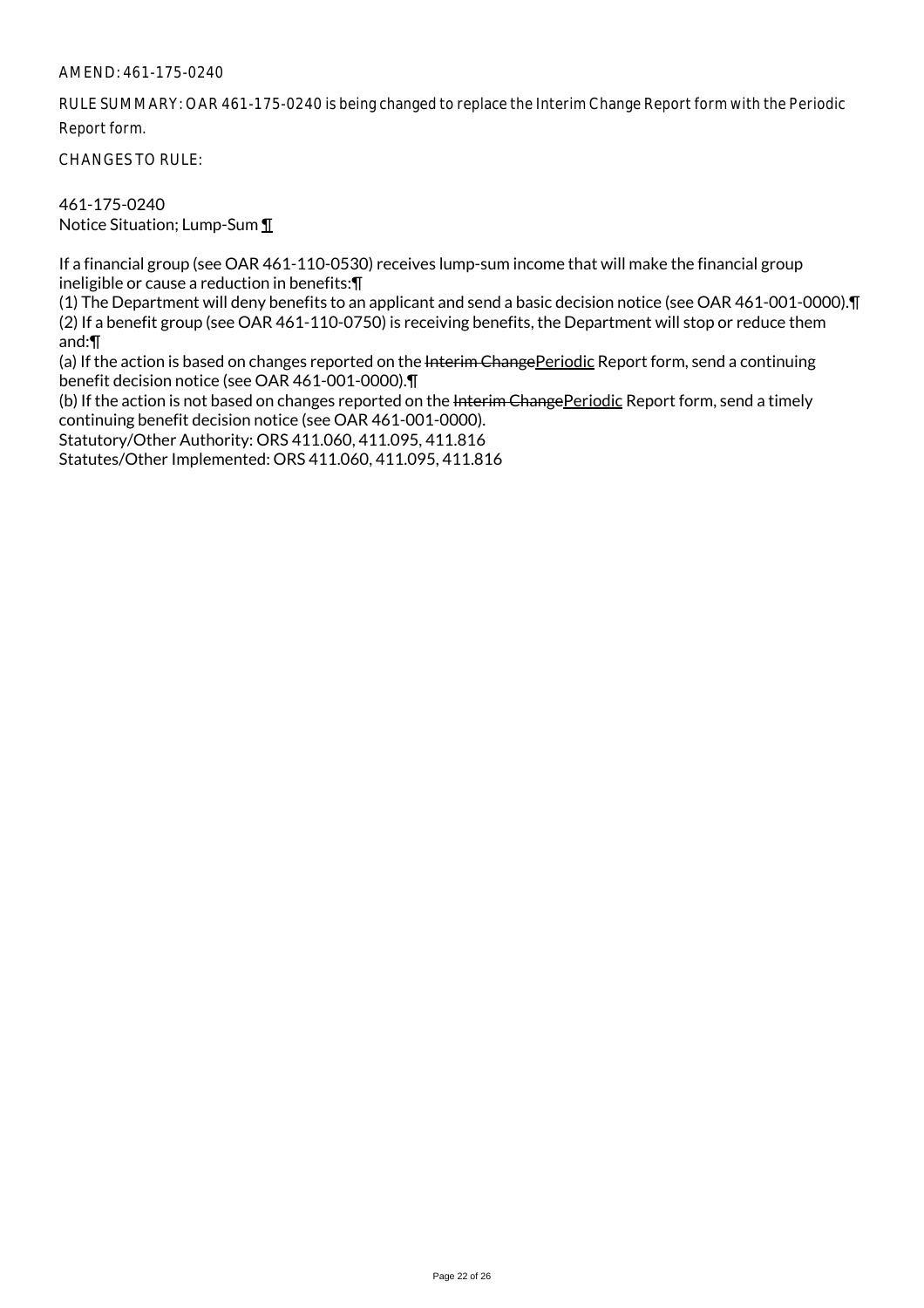RULE SUMMARY: OAR 461-175-0270 is being changed to replace the Interim Change Report form with the Periodic Report form, as well as to replace "client" with "individual."

CHANGES TO RULE:

461-175-0270 Notice Situation; SRS or TBA ¶

(1) When the Department takes action on information reported on the Interim Change Periodic Report form, the Department sends a continuing benefit decision notice (see OAR 461-001-0000) for elientindividuals in the ERDC, OSIP, OSIPM, QMB, REF, REFM, SNAP, and TANF programs. The notice includes the amount of income used to determine the benefits or ineligibility.¶

(2) For all changes not reported on the Interim Change Periodic Report form, which result in a closure or reduction in benefits, the Department sends a timely continuing benefit decision notice.¶

(3) When the Department changes the reporting system from one reporting system to another reporting system, the Department provides a continuing benefit decision notice if the change occurs at a time other than at the start of a certification period (see OAR 461-001-0000).

Statutory/Other Authority: ORS 411.060, 411.070, 411.095, 411.111, 411.404, 411.816, 412.049 Statutes/Other Implemented: ORS 411.060, 411.070, 411.095, 411.111, 411.404, 411.816, 412.049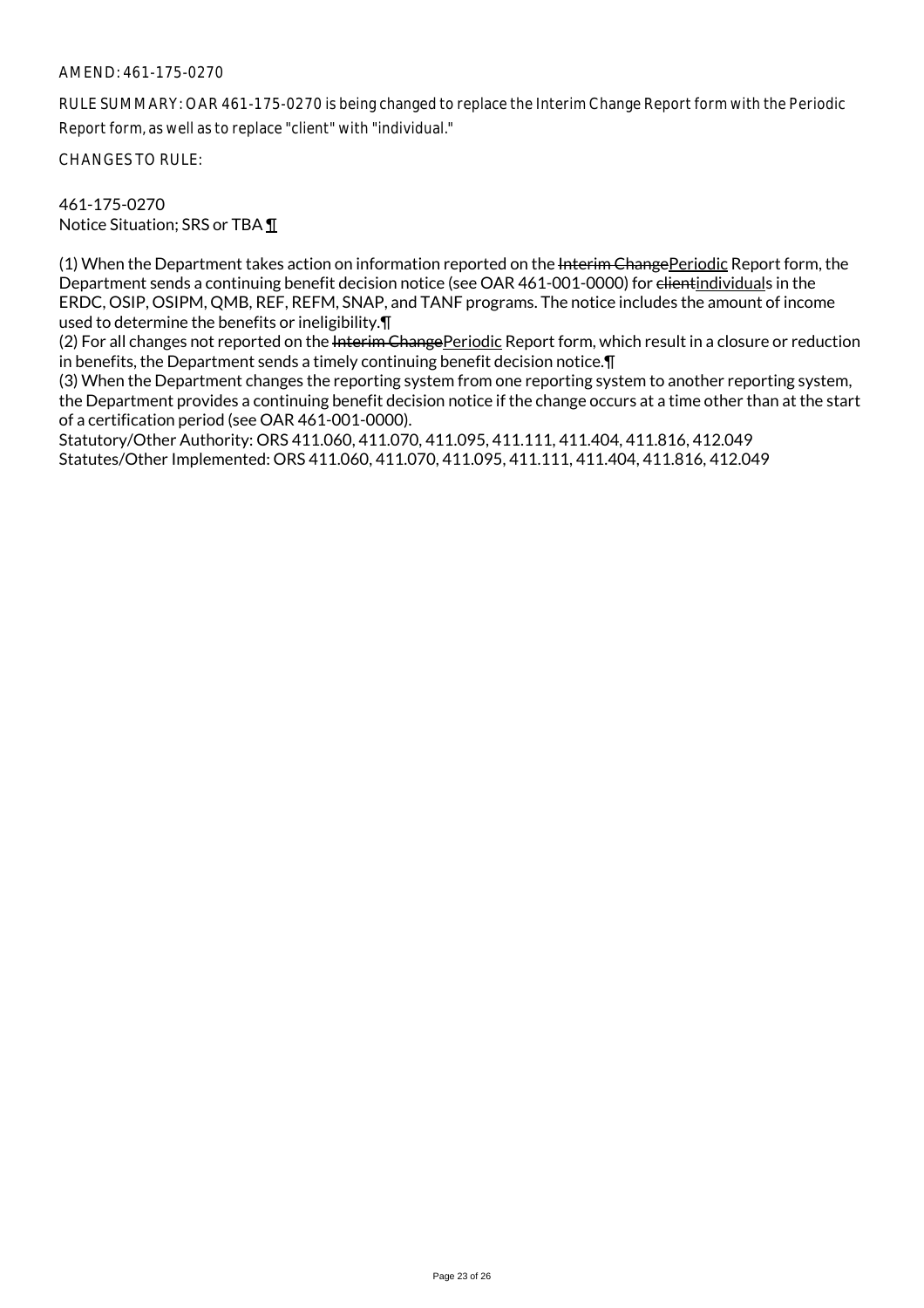RULE SUMMARY: OAR 461-175-0280 is being changed to replace rule provisions about Department notices and actions when an individual fails to submit a SNAP Interim Change Report with rule provisions about Department notices when an individual fails to submit a SNAP Periodic Report form.

CHANGES TO RULE:

#### 461-175-0280

Notice Situation; Failure to Submit Report for SRS or ERDC Reapplication ¶

(1) In the ERDC program, the Department sends a continuing benefit decision notice (see OAR 461-001-0000) to close benefits when the benefit group (see OAR 461-110-0750) fails to return the reapplication form. The case is closed on the last day of the last month of the certification period (see OAR 461-001-0000).¶ (2) In the SNAP program,  $\pm \mathbb{I}$ 

(a) The Department sends a continuing benefit decision notice when a benefit group in Simplified Reporting System (SRS) fails to return the Interim Changea complete (see OAR 461-170-0101) Periodic Report form by the 10th day of the sixth month of the certification perioddue date. The notice informs the benefit group that: [] (aA) The reportPeriodic Report form was not received by the <del>Department by the 10th day of the sixth month in</del> the certification perioddue date.¶

(bB) The benefit group has until the end of the sixth month of the certification period continued due month (see OAR 461-170-0101) to provide the rPeriodic Report form to receive non-prorated benefits for the seventh month of the certification periodreinstate month (see OAR 461-170-0101).¶

(eC) If the reportPeriodic Report form is not received by the Department by the last day of the sixth month of the certification period,continued due month, SNAP program benefits will be closed effective the last day of the continued due month.¶

(b) The Department sends a continuing benefit decision notice (see OAR 461-001-0000) to close benefits when the benefit group fails to return a complete Periodic Report form by the due date. The SNAP program benefits will be suspendclosed effective the last day of the sixthcontinued due month. I

(dc) The SNAP program caseDepartment allows a remains in suspended status for a month and then is closedtate month during which a benefit group may submit a complete Periodic Report form and have the SNAP certification period reinstated. A complete Periodic Report form received after the last day of the reinstate month shall not reinstate SNAP benefits.

Statutory/Other Authority: ORS 409.050, 411.060, 411.070, 411.095, 411.816

Statutes/Other Implemented: ORS 409.010, 409.050, 409.610, 411.060, 411.070, 411.087, 411.095, 411.816, 411.825, 411.837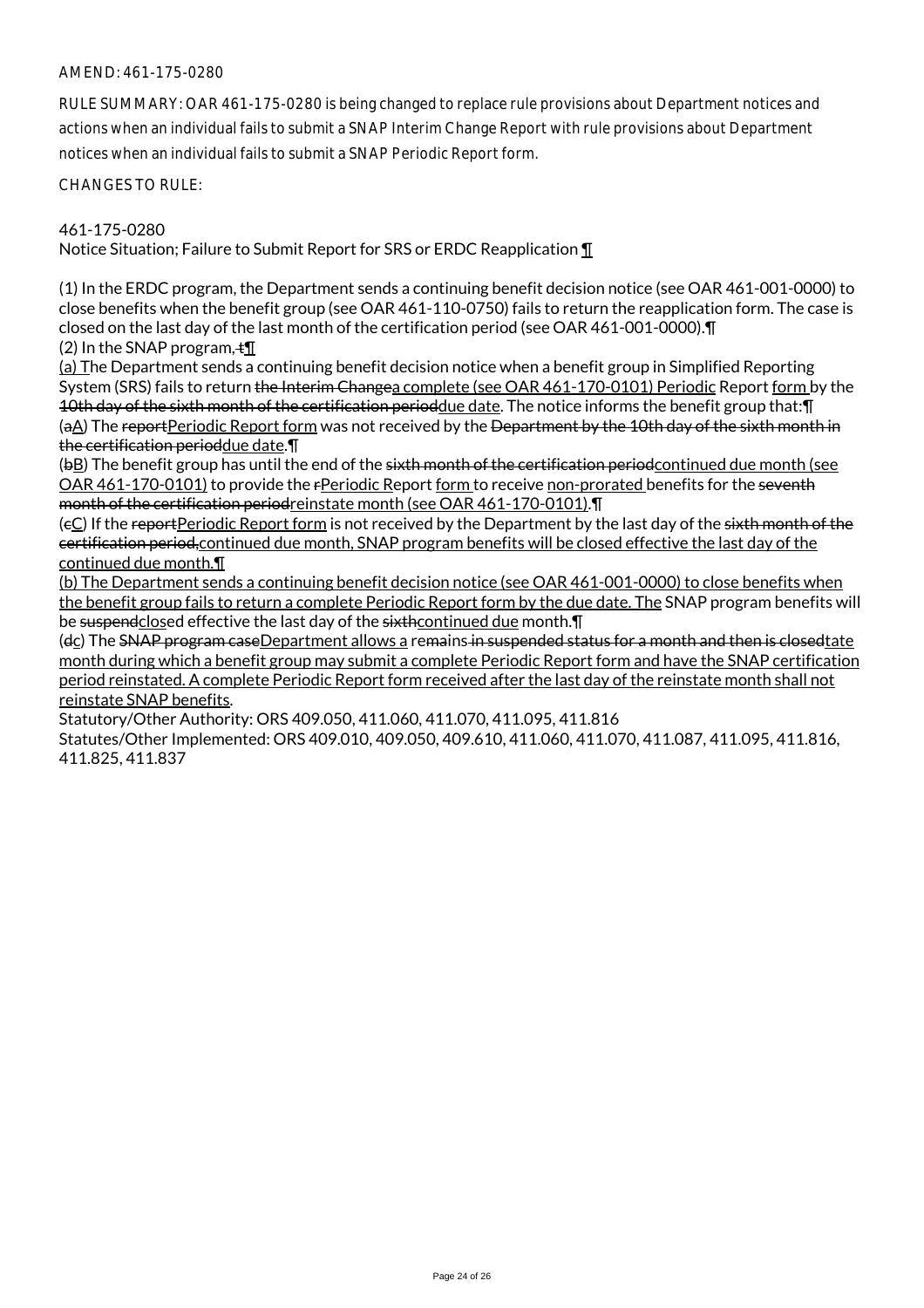RULE SUMMARY: OAR 461-175-0305 is being changed to replace the Interim Change Report form with the Periodic Report form.

### CHANGES TO RULE:

461-175-0305

Notice Situation; Removing an Individual From a Benefit Group (REF, REFM, SNAP, TANF) or Need Group (ERDC) ¶

(1) To remove an individual from a benefit group (see OAR 461-110-0750), the following notices are used:¶ (a) A continuing benefit decision notice (see OAR 461-001-0000) is used when the removal is based on information reported on the Interim ChangePeriodic Report form. II

(b) A timely continuing benefit decision notice (see OAR 461-001-0000) is used when the removal is not based on the Interim Change Periodic Report form. T

(2) In the ERDC program, the Department sends a timely continuing benefit decision notice to remove an individual from the need group (see OAR 461-110-0630).¶

(3) In the TANF program, if a child (see OAR 461-001-0000) is removed from the benefit group as a result of a court order or a voluntary placement in foster care by the child's caretaker relative (see OAR 461-001-0000), a basic decision notice (see OAR 461-001-0000) is used.

Statutory/Other Authority: ORS 411.060, 411.095, 411.404, 411.816, 412.049

Statutes/Other Implemented: ORS 411.060, 411.095, 411.404, 411.816, 412.049